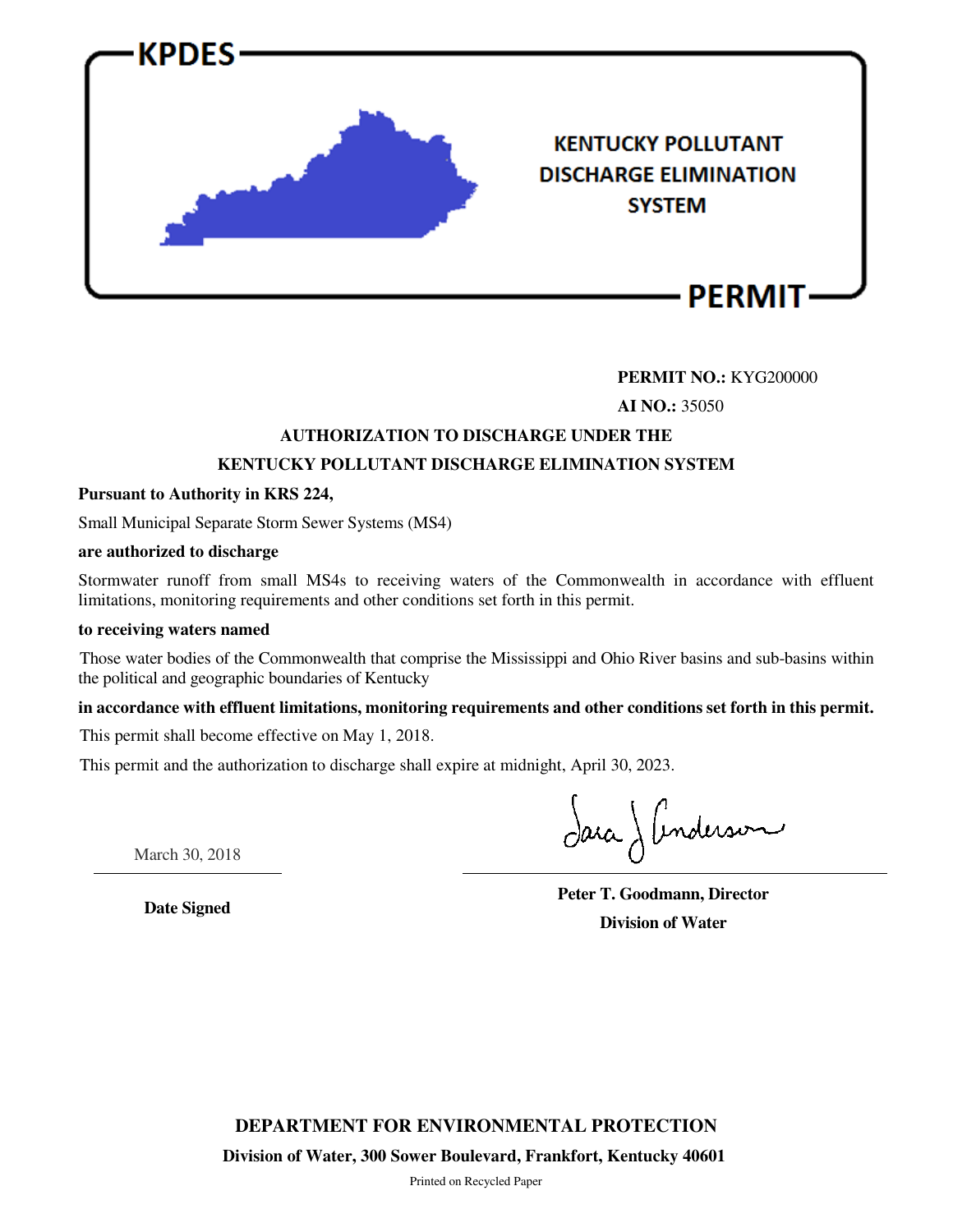# THIS KPDES PERMIT CONSISTS OF THE FOLLOWING SECTIONS.

| 1 <sub>1</sub> |  |
|----------------|--|
| 1.1.           |  |
| 1.2.           |  |
| 1.3.           |  |
| 2.             |  |
| 2.1.           |  |
| 2.2.           |  |
| 2.3.           |  |
| 2.4.           |  |
| 2.5.           |  |
| 2.6.           |  |
| 2.7.           |  |
| 2.8.           |  |
| 3.             |  |
| 3.1.           |  |
| 3.2.           |  |
| 4.             |  |
| 5.             |  |
| 5.1.           |  |
| 5.2.           |  |
| 5.3.           |  |
| 5.4.           |  |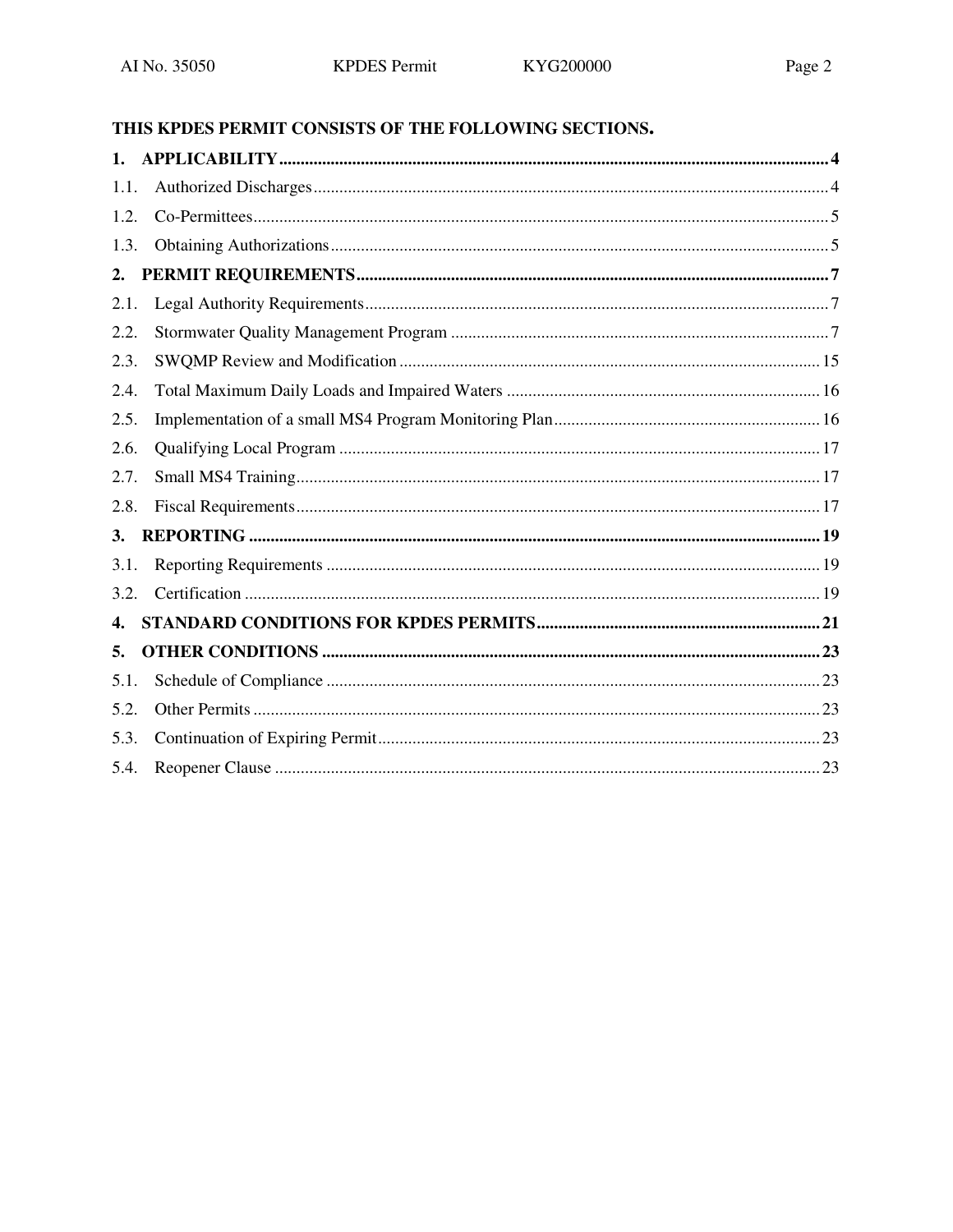# **SECTION 1 APPLICABILITY**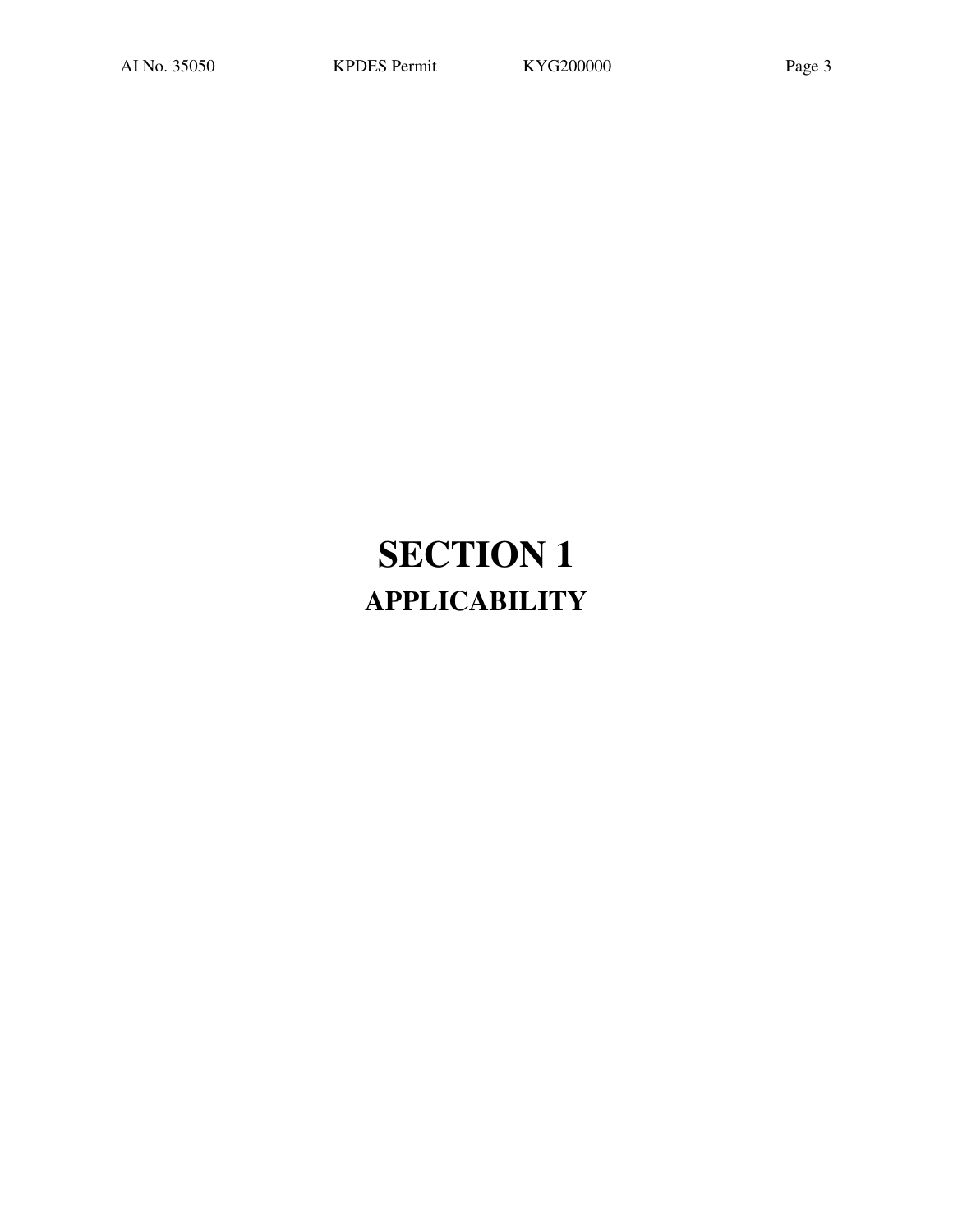# **1. Applicability**

# **1.1. Authorized Discharges**

The permittee is authorized to discharge stormwater runoff from small MS4s to waters of the Commonwealth in accordance with narrative effluent limitations, monitoring requirements, and other conditions set forth in this Permit.

# **1.1.1. Exclusions**

The following discharges are not authorized by this permit:

- 1. Discharges of non-stormwater into the small MS4, except where such discharges have coverage under a separate Kentucky Pollution Discharge Elimination System (KPDES) permit or where those discharges have been determined not to represent significant sources of pollution, consistent with state and federal regulations;
- 2. Discharges of materials resulting from a spill, except emergency discharges required to prevent imminent threat to human health or to prevent severe property damage, provided reasonable and prudent measures have been taken to minimize the impact to water quality of the discharges; and
- 3. Discharges of any pollutant from a small MS4 into any water for which a Total Maximum Daily Load (TMDL) for a pollutant of concern has been established prior to the issuance of this permit, unless a Stormwater Quality Management Plan (SWQMP) has been developed and is being properly implemented.

# **1.1.1.1. Cross–Connection between Sanitary Sewers and Storm Sewer/MS4 Prohibited**

This permit shall not be construed to authorize the discharge of sanitary wastewater through cross connections or to authorize other illicit discharges through the small MS4, except as provided in 401 KAR 5:065.

# **1.1.2. Non-Stormwater Discharges**

The MS4 is authorized to discharge the following non-stormwater sources provided that the division has not determined these sources to be substantial contributors of pollutants to the MS4:

- 1. Water line flushing
- 2. Landscape irrigation
- 3. Diverted stream flows
- 4. Rising ground waters
- 5. Uncontaminated ground water infiltration
- 6. Uncontaminated pumped ground water
- 7. Discharged from potable sources
- 8. Air conditioner condensate
- 9. Irrigation water
- 10. Springs
- 11. Water from crawl space pumps
- 12. Footing drains
- 13. Lawn watering
- 14. Individual car washing
- 15. Natural flows from riparian habitat and wetlands
- 16. Dechlorinated swimming pool discharges
- 17. Street wash water
- 18. Discharges or flows from fire fighting activities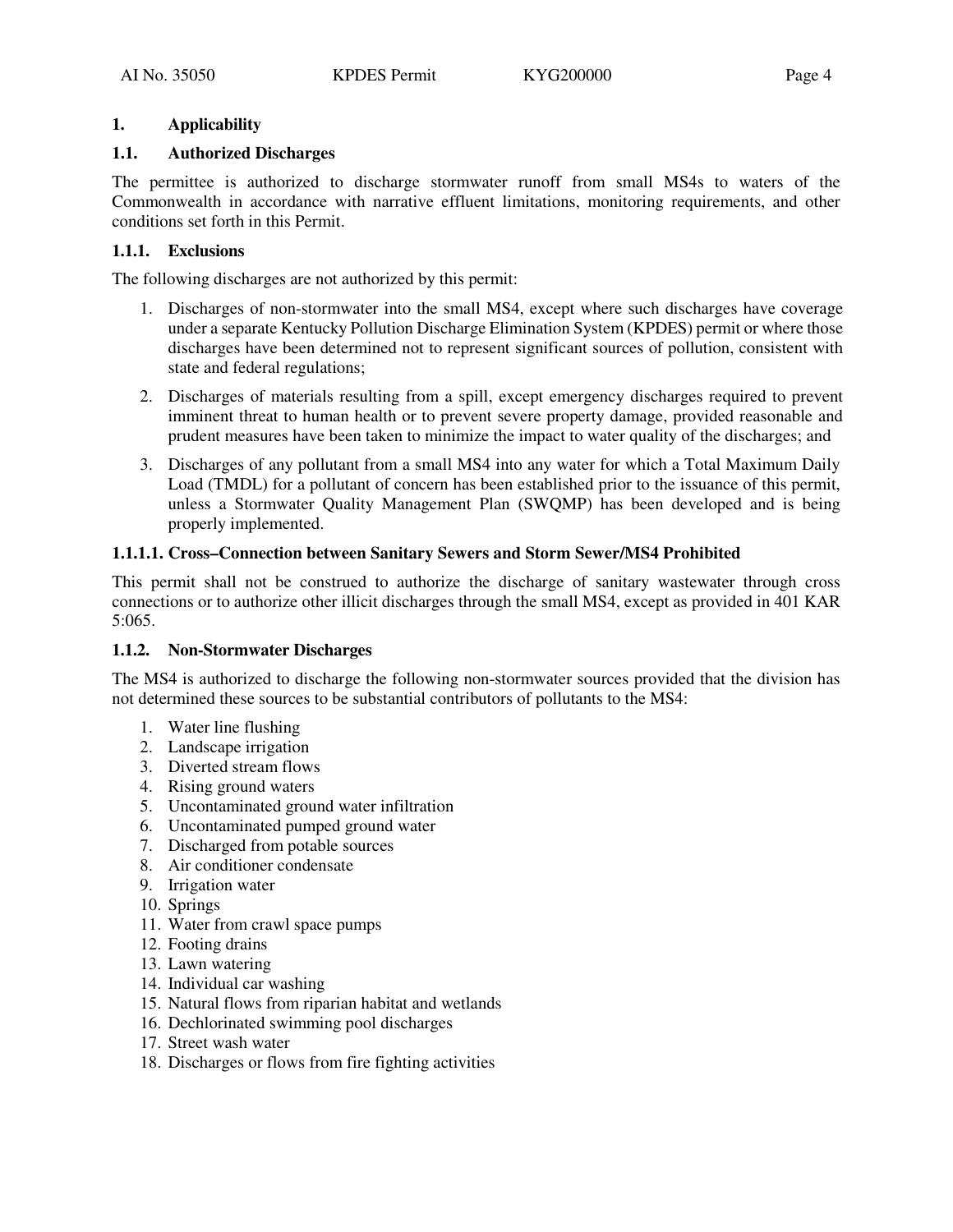# **1.2. Co-Permittees**

A small MS4 may obtain coverage under this general permit as a co-permittee with one or more small MS4s.

Each co-permittee is individually responsible for:

- 1. Permit compliance for discharges from those areas of the small MS4 where the permittee or copermittee is the operator or owner;
- 2. Ensuring that the six (6) minimum control measures are implemented for those areas of the small MS4 where the permittee or co-permittee is the operator or owner; and
- 3. Any permit conditions that are established for specific areas of the small MS4 owned or operated by that co-permittee.

Each co-permittee is jointly responsible for compliance with annual reporting requirements, except that a co-permittee is individually responsible for any parts of the annual report that relate exclusively to those areas of the small MS4 where it is the operator.

# **1.3. Obtaining Authorizations**

- 1. A small MS4 may apply for and obtain an individual permit for the discharges from the small MS4. In that case, the Notice of Intent (NOI) is not a requirement of reapplication. The application will consist of the last annual report required from the previous permit, accompanied with a letter requesting that the annual report and the accompanying letter with any program updates listed serve as the application for the individual permit.
- 2. Newly-designated small MS4s In order to be authorized to discharge stormwater from a small MS4, an MS4 community must submit a NOI and a copy of the SWQMP within 180 days of notice of designation. The SWQMP shall provide the details of the stormwater program and how compliance with this permit will be obtained.
- 3. Currently-designated small MS4s Within thirty (30) days of the effective date of this permit, all operators of small MS4s must submit a NOI on the form provided in Appendix A of this permit.

Within 180 days of the effective date of this permit, all operators of regulated small MS4s shall submit a revised SWQMP that reflects any necessary changes to the stormwater quality management program to become compliant with this general permit, including any necessary compliance schedules.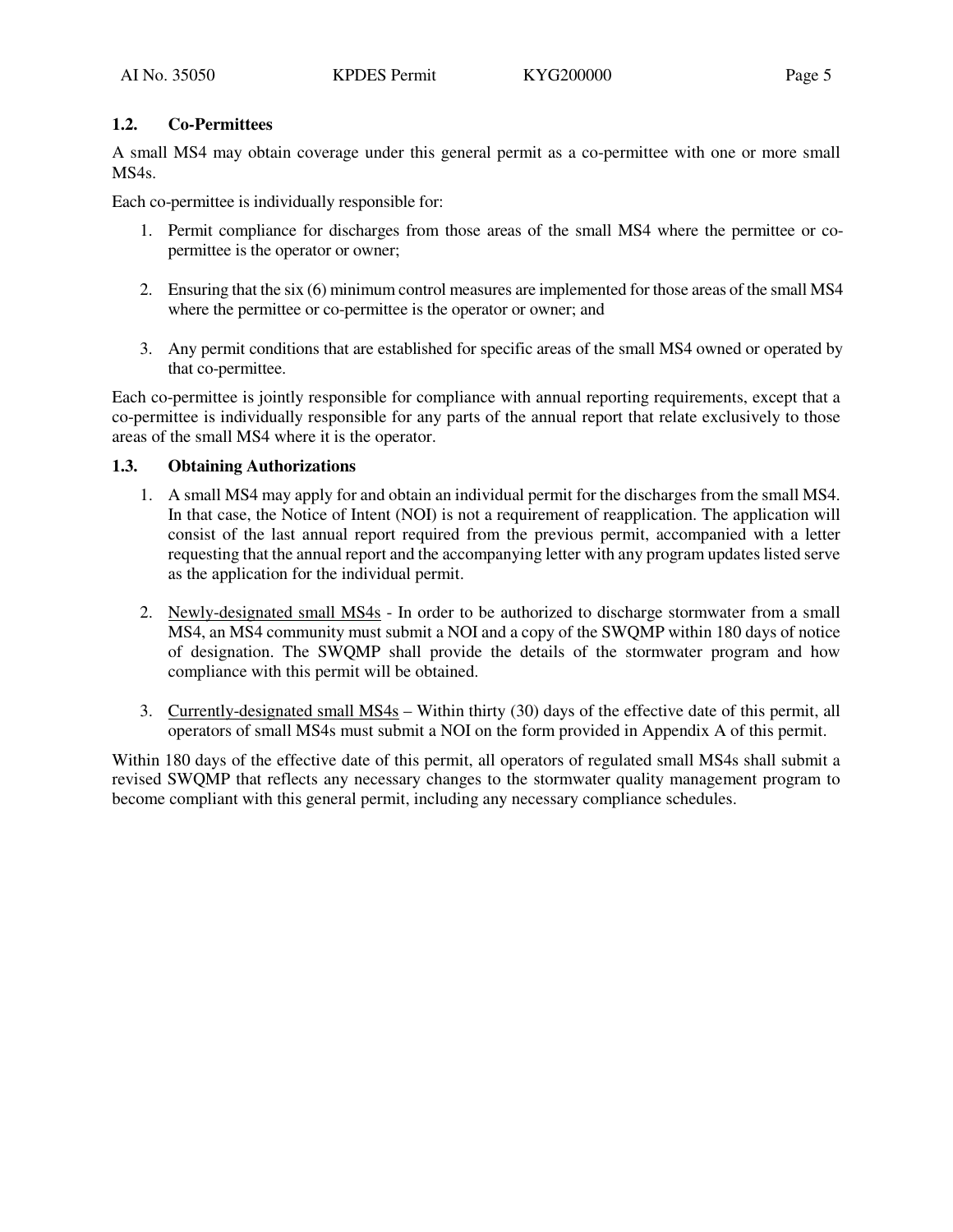# **SECTION 2 PERMIT REQUIREMENTS**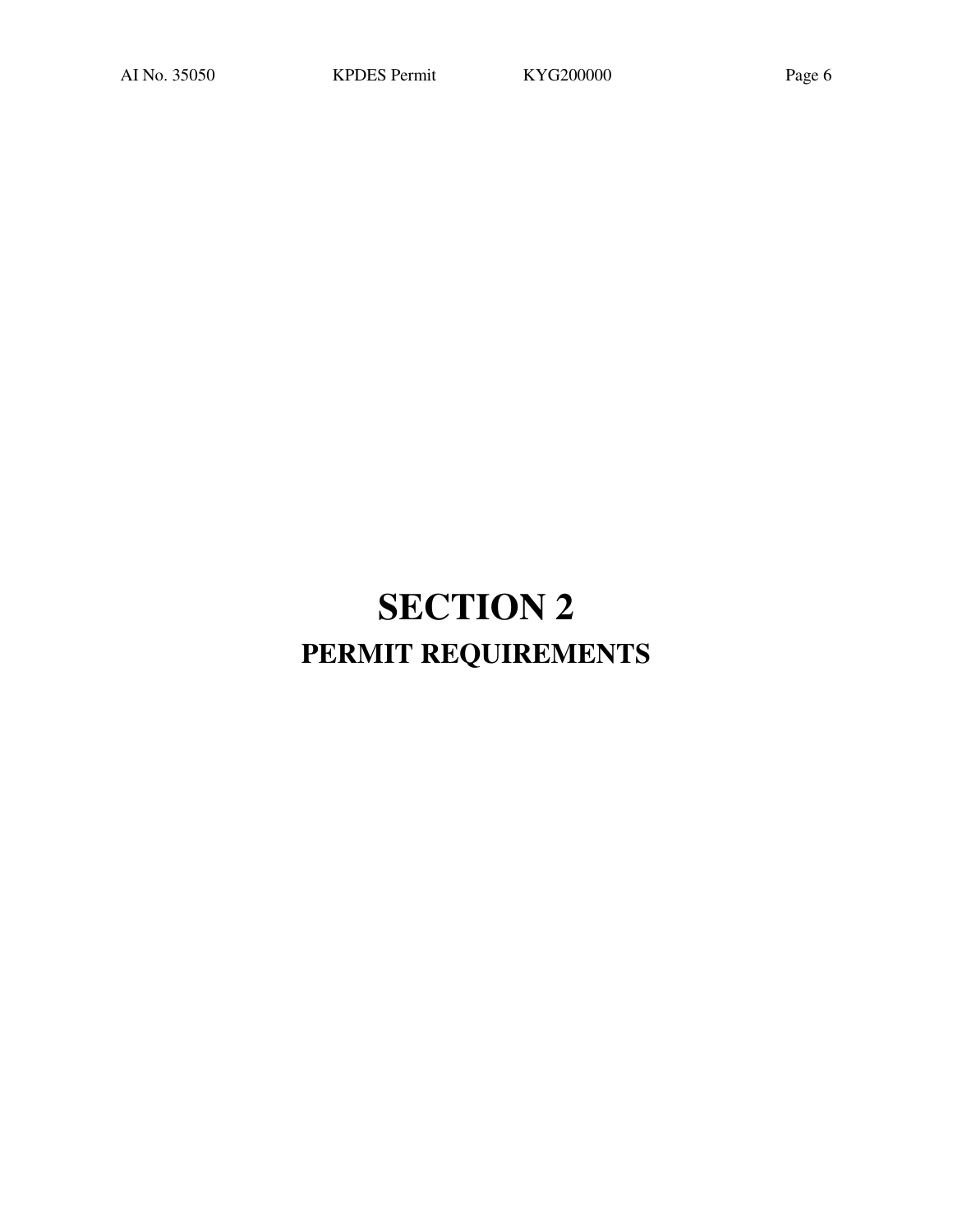# **2. Permit Requirements**

The permittee is required to develop, implement, enforce, and update as needed a Stormwater Quality Management Plan (SWQMP) which shall include controls intended to reduce the discharge of pollutants from its small MS4 to the Maximum Extent Practicable (MEP) consistent with 40 CFR 122.34. The SWQMP in Section 2.2 below shall provide controls that shall consist of a combination of best management practices (BMPs), control techniques and systems, design and engineering methods, public participation and education, and other appropriate provisions, designed to limit the discharge of pollutants from the small MS4 conveyances which are environmentally beneficial and technically and economically feasible. The discharges to waters of the Commonwealth shall minimize, such that receiving waters shall not be aesthetically or otherwise degraded by, floating solids, visible foam or a visible sheen on the surface of the receiving waters. The requirements of this general permit represent MEP.

# **2.1. Legal Authority Requirements**

The permittee shall establish legal authority to control discharges to and from those portions of the small MS4 over which it has jurisdiction. For newly-designated small MS4s, this legal authority must be established within 24 months of the notice of permit coverage. The legal authority may be a combination of statutes, ordinances, permits, contracts, orders, or inter-jurisdictional agreements between permittees, with adequate existing legal authority to accomplish items 1 through 5 below:

- 1. Control the contribution of pollutants to the small MS4 by stormwater discharges associated with construction activity and post-construction activity for new development and redevelopment projects;
- 2. Prohibit illicit non-stormwater discharges to the small MS4 and implement enforcement procedures and actions;
- 3. Prohibit the discharge of spills and the dumping or disposal of materials other than stormwater (e.g. industrial and commercial wastes, trash, used motor vehicle fluids, leaf litter, grass clippings, animal wastes, etc.) into the small MS4;
- 4. Enforce compliance with ordinances, permits, contracts, or orders relating to discharge to the small MS4s; and
- 5. Carry out all inspection, surveillance, and monitoring procedures necessary to determine compliance with permit conditions, including the prohibition on illicit discharges to the municipal separate storm sewer.

# **2.2. Stormwater Quality Management Program**

The stormwater quality management program is an integral part of the Commonwealth's overall watershed management program, in accordance with 401 KAR 5:060 and 40 CFR 122.34 (a). Implementation of the stormwater quality management program to effectively reduce pollutants (including floatables) in discharges from municipal separate storm sewers must include program elements that address public education and outreach, public participation and involvement, illicit discharge detection and elimination, construction site runoff control, post-construction stormwater management for new development and redevelopment, and good housekeeping and pollution prevention in municipal operations. The program shall be formalized in the SWQMP. This written plan details the procedures the permittee will use to implement the required six minimum control measures, and is a dynamic document that should be modified to meet the needs of the permittee using the timeframes described in Section 2.3 of this permit.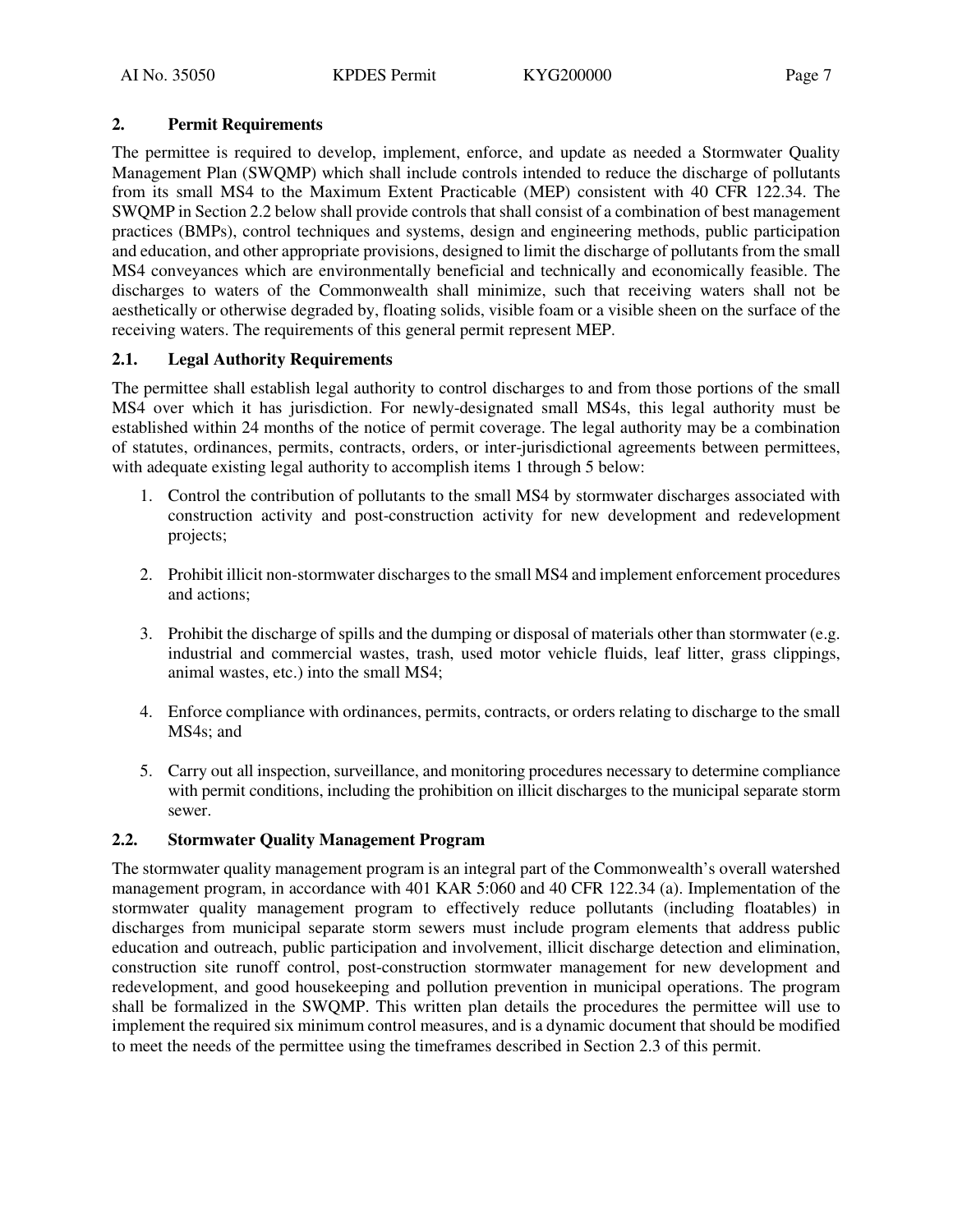# **2.2.1. Public Education and Outreach**

- 1. The permittee shall implement and maintain a public education program to distribute educational materials to the community or conduct equivalent public outreach activities in the community that focus on impacts from stormwater discharges to waterbodies and the steps that the public can take to reduce pollutants in stormwater runoff. The public education program shall be designed to achieve measurable improvements in the target audiences understanding of stormwater pollution and the actions the public can take to prevent pollution. The public education and outreach activities are the sole responsibility of the permittee and any co-permittees and will be the metric to determine compliance. However, the permittee is encouraged to utilize the Inter-Local Agreements with Kentucky Transportation Cabinet (KYTC) to take advantage of the public outreach program developed by KYTC.
- 2. The permittee shall prioritize public education and outreach efforts to focus on pollutants impairing or threatening the local waterways.
- 3. The permittee shall utilize as guidance the Stormwater Education Toolkit developed by the Kentucky Transportation Cabinet with support from the Division of Water, EPA's Nonpoint Source Toolbox, found at http://www.epa.gov/nps/toolbox/, or substitute alternate outreach materials that provide an effective equivalent.
- 4. The permittee shall demonstrate that the education and outreach efforts are targeted to the appropriate audiences and balanced between policy-makers, local citizens, and other stakeholders.
- 5. The permittee shall measure the understanding and adoption of the targeted behaviors among the targeted audiences. The resulting measurements shall be used to direct education and outreach resources more effectively, as well as to evaluate changes in adoption of water-quality benefitting behaviors.
- 6. The permittee shall measure the targeted audience understanding of their impacts on water quality and the adoption of the behavior changes resulting from the permittee's public education and outreach efforts. The resulting measurements shall be used to direct education and outreach resources more effectively.
- 7. The permittee shall track activities relative to this program element as necessary to document compliance with permit requirements and prepare the annual system-wide report pursuant to Part III.A. of the permit.
- 8. The permittee should refer to the DOW's Phase II SWQMP Preparation Guidance for specific BMPs that may be used to comply with this Minimum Control Measure.

# **2.2.2. Public Involvement/Participation**

- 1. The permittee shall implement a public involvement/participation program that complies with applicable Kentucky and local public notice requirements.
- 2. Activities may include representation on local stormwater management workgroups or advisory councils, public notices, and public hearings, facilitating education volunteers, storm drain marking, riparian plating, stream clean-up events, or an effective equivalent. The permittee shall provide public notice of program participation opportunities by methods designed to reach the intended audience. Newly-designated small MS4s shall implement this advertising method within 180 days of the notice of permit coverage.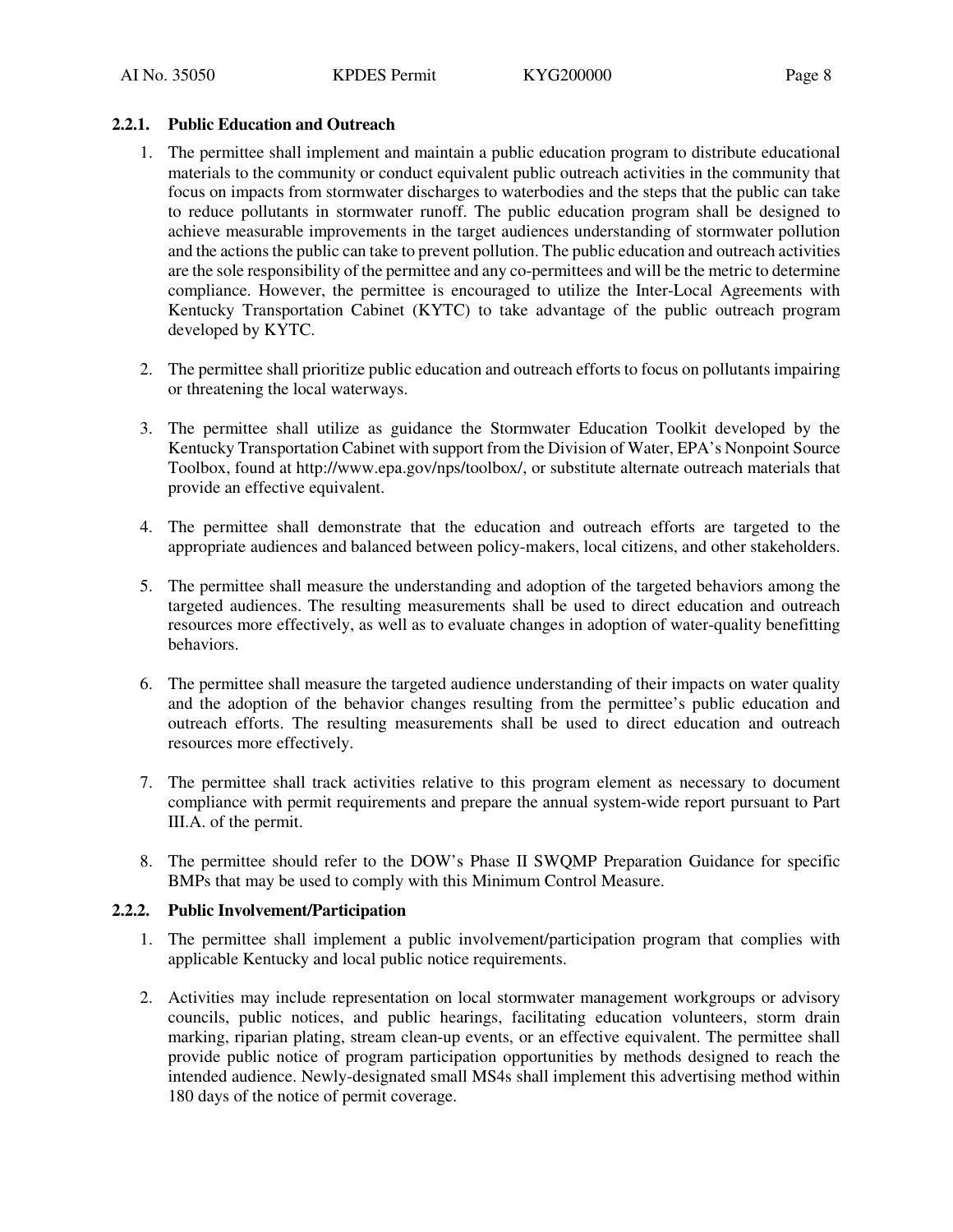- 
- 3. The permittee shall track activities relative to this program element as necessary to document compliance with permit requirements and prepare the annual system-wide report pursuant to Part III.A. of the permit.
- 4. The permittee should refer to the DOW's Phase II SWQMP Preparation Guidance for specific BMPs that may be used to comply with this Minimum Control Measure.

#### **2.2.3. Illicit Discharge Detection and Elimination**

- 1. Current small MS4 programs shall continue to implement and enforce an ordinance or other regulatory mechanism that prohibits illicit discharges (as defined at 40 CFR 122.26 (b) (2)) to the small MS4. Newly-designated small MS4 programs shall, within twenty-four (24) months of the notice of permit coverage, implement and enforce this required ordinance or other regulatory mechanism.
- 2. The permittee shall develop and maintain a storm-sewer system map showing the location of all known major outfalls, as defined herein, and the names and locations of all surface waters that receive discharges from those outfalls. The comprehensive storm sewer system map shall also include the permittee's small MS4 system (owned and/or operated by the permittee), including catch basins, pipes, ditches, flood control facilities (retention/detention ponds), post-construction water quality BMPs, and private post-construction water quality BMPs which have been approved by the MS4. If mapping is completed using Geographical Information Systems (GIS) or Computer Aided Drafting (CAD) software, the permittee shall provide to the Division of Water, at a minimum, the small MS4 boundary and the mapped infrastructure in either ESRI shape file formats (to include the .shp, .shx, and .dbf files) or geo-referenced AutoCAD drawings (.dwg file format). Permittees shall have the permit term to complete required mapping.
- 3. The permittee shall develop and implement a written plan to address illicit discharges including illegal dumping. Current small MS4s shall complete this plan within 90 days of the permit effective date and newly-designated small MS4s shall have this plan within twenty-four (24) months of the date of permit coverage. The Illicit Discharge Detection and Elimination Plan shall include:
	- a. Procedures for locating priority areas likely to have illicit discharges.
	- b. Procedures for field assessment activities, including dry-weather screening of representative outfalls. The recommended level of effort is twenty percent (20%) of the major outfalls per year, with all of the major outfalls being addressed this permit term. Screening shall include, at a minimum, the visual inspection of the discharge for indicators of pollutants. Indicators shall include odor, oil sheen, discoloration, and high degree of siltation or aquatic plant growth. Alternatively, the permittee shall develop an approach based on screening factors determined to be more applicable to the area than dry-weather screening of representative outfalls. This approach shall be submitted with the SWQMP to the Division of Water for review and approval before implementing. The illicit discharge detection and elimination plan may require follow-up field water-quality sampling and/or analysis or laboratory analyses to determine the pollutant source and most effective plan of action.
	- c. A mechanism and protocols in place that provide for the public reporting of spills and other discharges.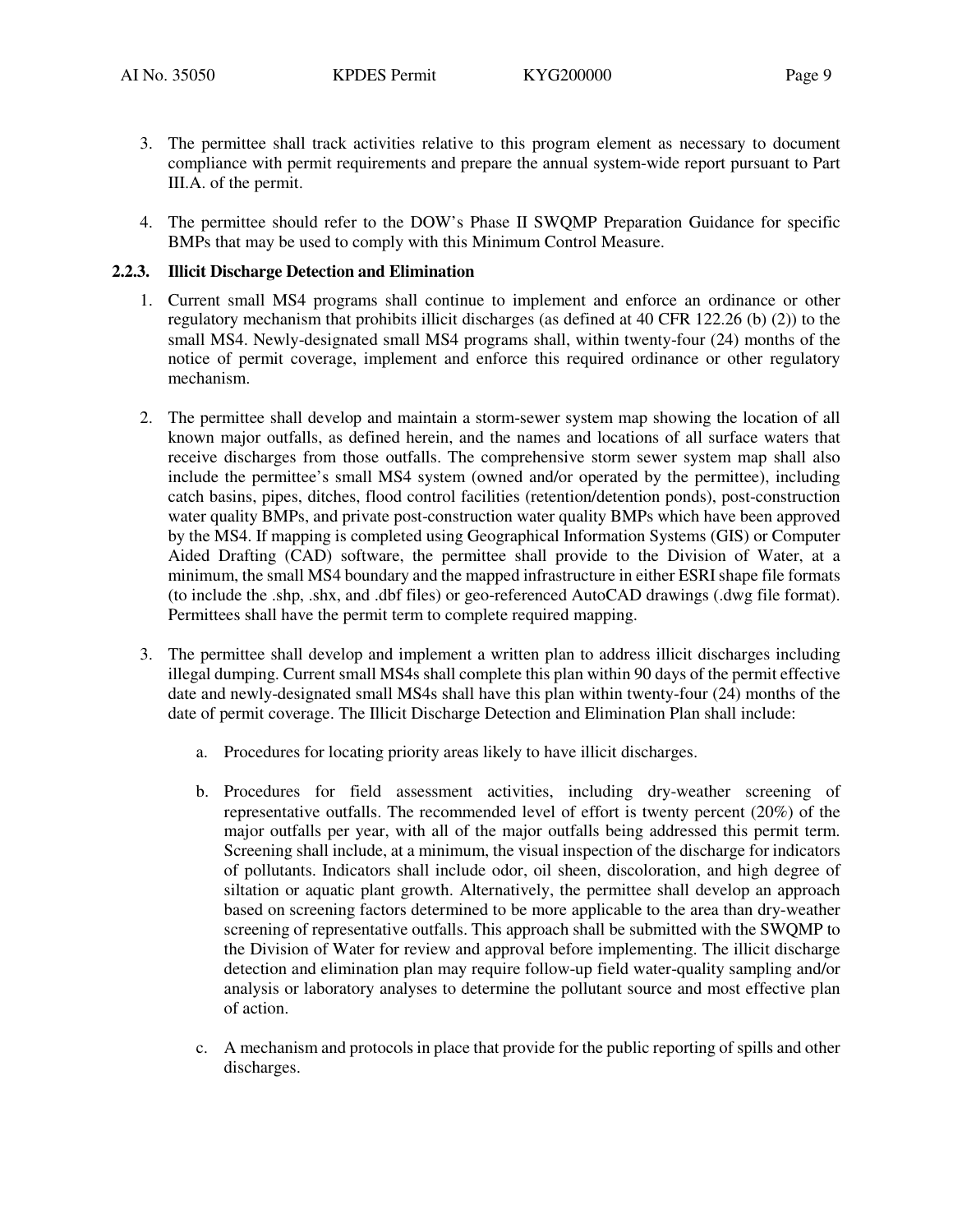- d. Procedures to provide for the investigation of any complaints, reports, or monitoring information that indicates a potential illicit discharge, spill, or illegal dumping. The permittee shall immediately investigate problems and violations determined to be emergencies or otherwise judged urgent or severe. Where water quality impairments are deemed severe or urgent, the permittee shall promptly refer the incidents to the Department for Environmental Protection's Environmental Emergency 24-hour hotline at (502) 564- 2380 or (800) 928-2380.
- e. Timeframes for the investigation and removal of illicit discharges.
- f. Procedure for tracing the source of an illicit discharge; including visual inspections, and when necessary, collecting and analyzing water samples, and other detailed inspection procedures.
- g. Procedures for removing the source of the discharge; including notification of appropriate authorities, notification of property owners; follow-up inspections; and enforcement if the discharge is not eliminated.
- h. Procedures for Illicit Discharge Program evaluation and assessment, including tracking the number and type of spills or illicit discharges identified, inspections made; and any feedback received from public education efforts.
- 4. The permittee shall have a mechanism and protocols in place that provide for the public reporting of spills and other discharges into the small MS4.
- 5. The permittee shall provide appropriate training for municipal field staff on the identification and reporting of illicit discharges into the MS4.
- 6. If, in the course of illicit discharge detection, it is demonstrated that a sanitary sewer line failure or defect is a source to the MS4, the permittee shall inform the responsible entity and the Division of Water's Regional Office. If the permittee is the responsible entity, the permittee shall proceed to remediate the discharge by following a corrective action plan or a Sanitary Sewer Overflow Plan on a schedule approved by the Division of Water.
- 7. The permittee shall track activities relative to this program element as necessary to document compliance with permit requirements and prepare the annual system-wide report pursuant to Part III.A. of the permit.
- 8. The permittee should refer to the DOW's Phase II SWQMP Preparation Guidance for specific BMPs that may be used to comply with this Minimum Control Measure.

#### **2.2.4. Construction Site Stormwater Runoff Control**

1. Current small MS4s shall continue to implement and enforce an ordinance or other regulatory mechanism that reduces pollutants in any stormwater runoff to the small MS4 from construction activities that disturb one acre or more, and active construction sites less than one acre in size that are part of a larger common plan of development or sale, located within the MS4 upon issuance of this permit. Newly-designated MS4 programs shall have twenty-four (24) months to develop, implement and enforce an ordinance or other regulatory mechanism to reduce pollutants in any stormwater runoff to your small MS4 from construction activities that disturb one acre or more, and active construction sites less than one acre in size that are part of a larger common plan of development or sale, located within the MS4.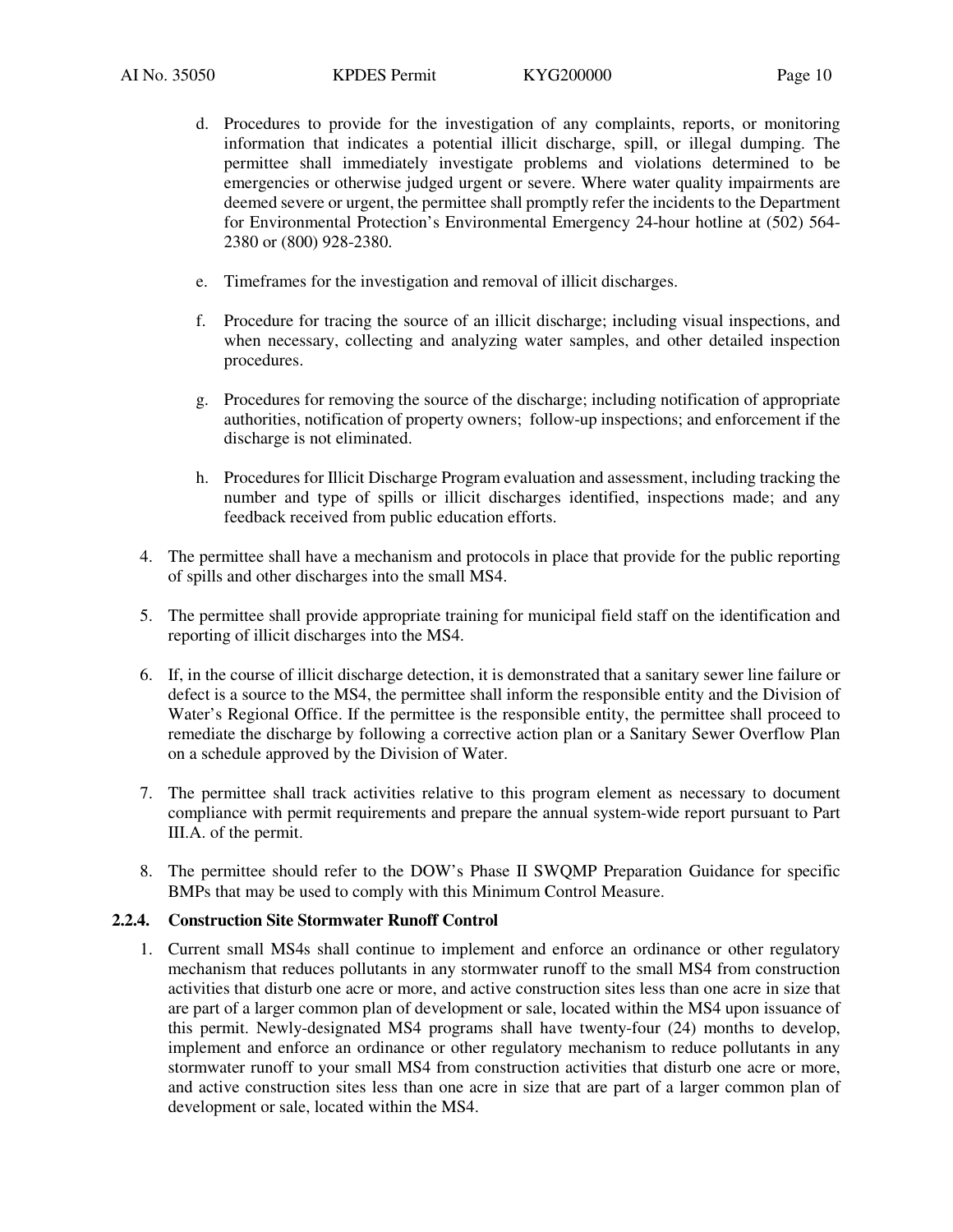The ordinance or other regulatory mechanism shall include, at a minimum:

- a. Requirements for construction site operators to implement appropriate erosion and sediment control BMPs that, at a minimum, shall be protective as Kentucky's General Permit for Stormwater Construction sites (KYR100000).
- b. Requirements for construction site operators to control waste such as discarded building materials, concrete truck washout, chemicals, litter, and sanitary waste at the construction site that may cause adverse impacts to water quality.
- c. Requirements for demonstration that a NOI for coverage under the stormwater construction general permit, an application for a stormwater construction individual permit, or the BMP plan of a KPDES Permit has been submitted for those sites one acre and greater, or less than one acre in size that are part of a larger common plan of development or sale.
- d. Establishment of authority for site-plan review to affirm compliance with local ordinances, which incorporate consideration of potential water-quality impacts.
- e. Establishment of authority for receipt and consideration of information submitted by the public.
- f. Establishment of authority for site inspections and enforcement of control measures. Factors such as the nature of construction activity, topography, and the characteristics of soils and receiving water quality should be considered in determining the frequency of inspection.
- 2. The permittee shall develop, implement, and enforce a program to reduce pollutants in stormwater runoff from active construction sites. The program to be implemented shall include, at a minimum:
	- a. A permitting process with plan review to affirm compliance with local ordinances, inspection, and enforcement capability for all projects subject to this program as described above.
	- b. Procedures for periodic inspections of all known permitted construction sites during construction to verify proper installation and maintenance of required erosion and sediment controls. A recommended level of effort for periodic inspections should be all active sites monthly and all new sites within two (2) weeks after initiation of land disturbance. Enforcement shall be conducted as appropriate based on the inspection.
	- c. Development and implementation of an enforcement strategy that includes escalating enforcement remedies to respond to issues of non-compliance.
	- d. A procedure must be developed to inventory projects and prioritize sites for inspection. The inventory should track the results of inspections, enforcement procedures taken, if any. A summary of inspection and enforcement activities that have been conducted shall be included in the annual report.
	- e. A training program for MS4 staff in the fundamentals of erosion prevention and sediment control and in how to review erosion and sediment control plans or Stormwater Pollution Prevention Plans.
	- f. Procedures for providing educational and training measures for construction-site operators or, if applicable, shall adopt procedures for notifying construction-site operators of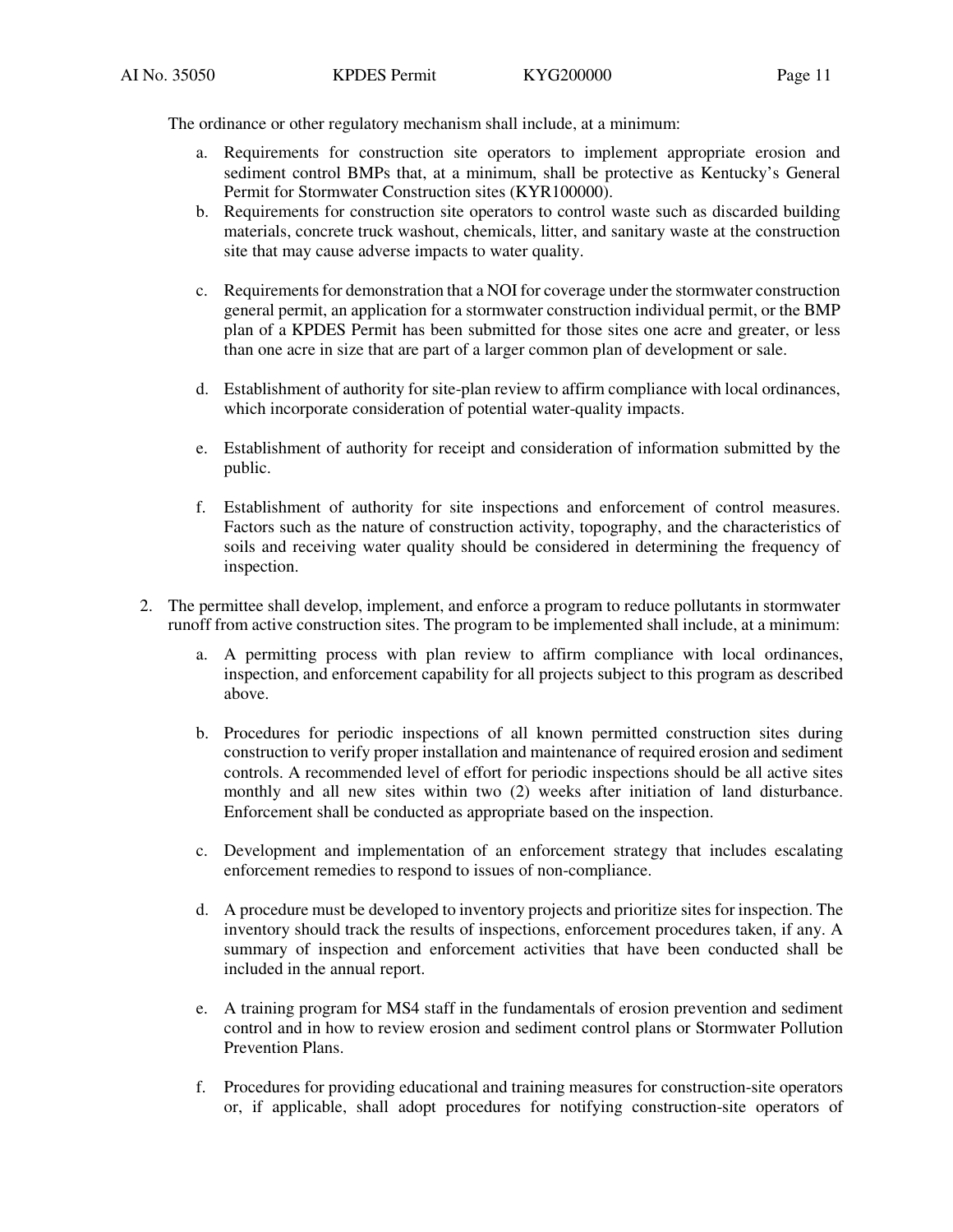available education and training opportunities.

- 3. The permittee shall track activities relative to this program element as necessary to document compliance with permit requirements and prepare the annual system-wide report pursuant to Part III.A. of the permit.
- 4. The permittee should refer to the DOW's Phase II SWQMP Preparation Guidance for specific BMPs that may be used to comply with this Minimum Control Measure.

## **2.2.5. Post-Construction Stormwater Management in New Development and Redevelopment**

Unless otherwise specified, existing MS4s must continue to implement the post-construction requirement outlined in this section. Newly-designated small MS4s must complete these requirements within twentyfour (24) months from permit coverage.

1. Post-Construction Stormwater Management refers to the activities that take place after construction occurs, and includes structural and non-structural controls to obtain permanent stormwater management over the life of the property's use.

The post-construction BMPs chosen should be appropriate for the local community, shall be designed to minimize the impact of stormwater discharge on the water quality and stability of local receiving streams. The design of post-construction controls shall attempt to maintain predevelopment runoff conditions (peak flow and volume) or be as equally protective.

- a. Permittees shall develop, adopt, and implement an ordinance or other regulatory mechanism that addresses post-construction stormwater runoff from new and redevelopment projects that disturb at least one acre, and projects less than one acre that are part of a larger common plan of development or sale, located within the MS4.
- b. Current MS4 programs shall review and update, if necessary, local requirements for postconstruction controls for all new and redevelopment projects. The post-construction control requirements shall include an on-site stormwater runoff quality treatment standard.

The standard shall be based, at a minimum, on an analysis of precipitation records to determine the equivalent surface depth of runoff (e.g. 0.75 inches) produced from an eightieth  $(80<sup>th</sup>)$  percentile precipitation event. The standard shall specify design parameters (e.g. a design storm) for the sizing of post-construction controls that will require the annual runoff occurring in a typical year from the site is managed through water quality control practices. The proposed local standard will require, in combination or alone, management measures that are designed, built and maintained to treat, filter, flocculate, infiltrate, screen, evapo-transpire, harvest and reuse stormwater runoff, or otherwise manage the stormwater runoff quality.

Additionally, the permittee's local water-quality based standard for redevelopment projects shall reflect local community issues, including water-quality impairments.

c. For those areas of development and re-development that result in a new or expanded discharge from the MS4 to high-quality waters, the ordinance or other regulatory mechanism shall include standards for runoff control that are considered sufficient to protect existing in-stream water uses.

For projects that cannot meet this water-quality treatment standard, the permittee may adopt two alternatives: off-site mitigation and payment-in-lieu.

a. The off-site mitigation option entails implementing measures to enhance infiltration/evapotranspiration/reuse that may be implemented at another location in the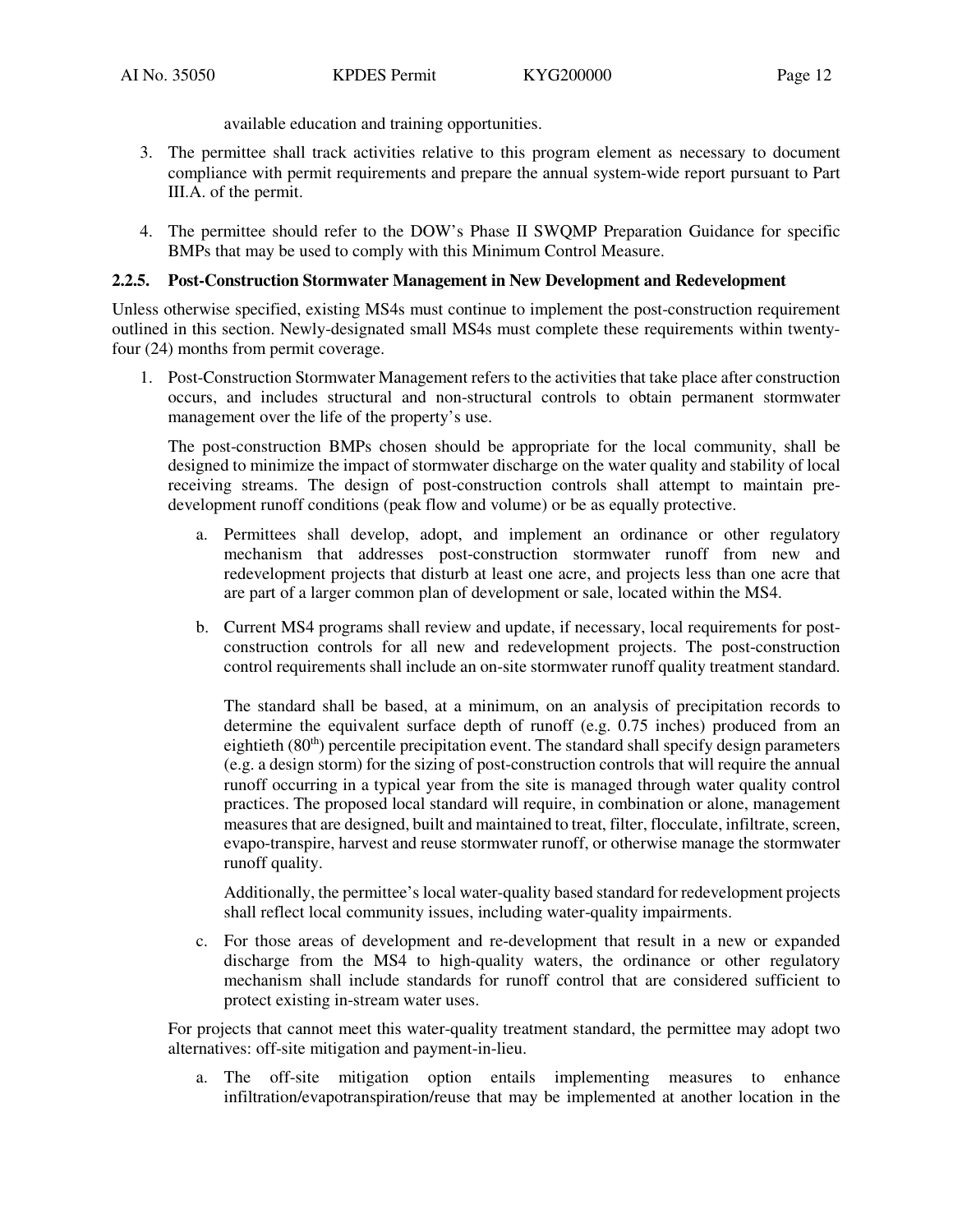same sewershed/watershed as the original project, approved by the permittee(s). The permittee shall identify priority areas within the sewershed or watershed in which mitigation projects can be completed.

b. The payment-in-lieu option allows the owner/operator of a construction site that disturbs at least one acre or a project that is less than one acre or a project that is less than one acre but is part of a larger common plan of development or sale to choose to make a payment to the permittee, in lieu of implementing post-construction BMPs. The permittee will apply these in-lieu funds to a public stormwater project.

 For either of these options to be available, the permittee must ensure the proper legal authority is in place, must create an inventory of appropriate mitigation projects, and must develop appropriate institutional standards and management systems to evaluate and track transactions.

- 2. Within twelve (12) months of the effective date of the permit, newly-designated MS4 permittees shall review and evaluate municipal policies related to building codes, or other local regulations, with a goal of identifying regulatory and policy impediments to the installation of green infrastructure, such as green roofs, porous pavements, water harvesting devices, grassed swales instead of curb and gutter, rain barrels and cisterns, downspout disconnection, etc. Permittees shall report the findings of this evaluation of municipal policies and may use a tool such as the EPA's Water Quality Scorecard. Newly-designated permittees are those that obtained coverage under the general permit after March 31, 2015.
- 3. The permittee shall develop and implement project review, approval, and enforcement procedures for new development and redevelopment projects that disturb greater than one acre, and projects less than one acre that are part of a larger common plan of development or sale. Further requirements for project review and approval are as follows:
	- a. Develop written procedures for the site-plan review and approval process and a required re-approval process when changes to stormwater management measures are required.
	- b. Develop written procedures for a post-construction process to demonstrate and document that post-construction stormwater measures have been installed per design specifications, which includes enforceable procedures for bringing noncompliant projects into compliance.
- 4. The permittee shall require BMP owners of all new development and redevelopment projects to establish and enter into long-term maintenance practices. Alternatively, the permittee may establish other enforceable mechanisms for requiring long-term maintenance of structural and non-structural BMPs. Such authorities shall allow the MS4, or its designee, to conduct inspections of the management practices and also account for transfer of responsibility in leases and/or deed transfers. The agreement shall also allow the MS4, or its designee, to perform necessary maintenance when the owner/operator has not performed the necessary maintenance.
- 5. In order to verify all stormwater management practices are operating correctly and are properly maintained, the permittee shall establish and implement written procedures for inspections of a representative number of installed BMPs annually, with the goal of completing an inspection of all BMPs within the MS4 during the permit cycle. Alternatively, the permittee may develop a program for BMP owner self-inspection documentation with oversight by the permittee(s).
- 6. The permittee shall create a program to notify the BMP owner or operator of deficiencies during a maintenance inspection. The permittee must conduct subsequent inspections to ensure completion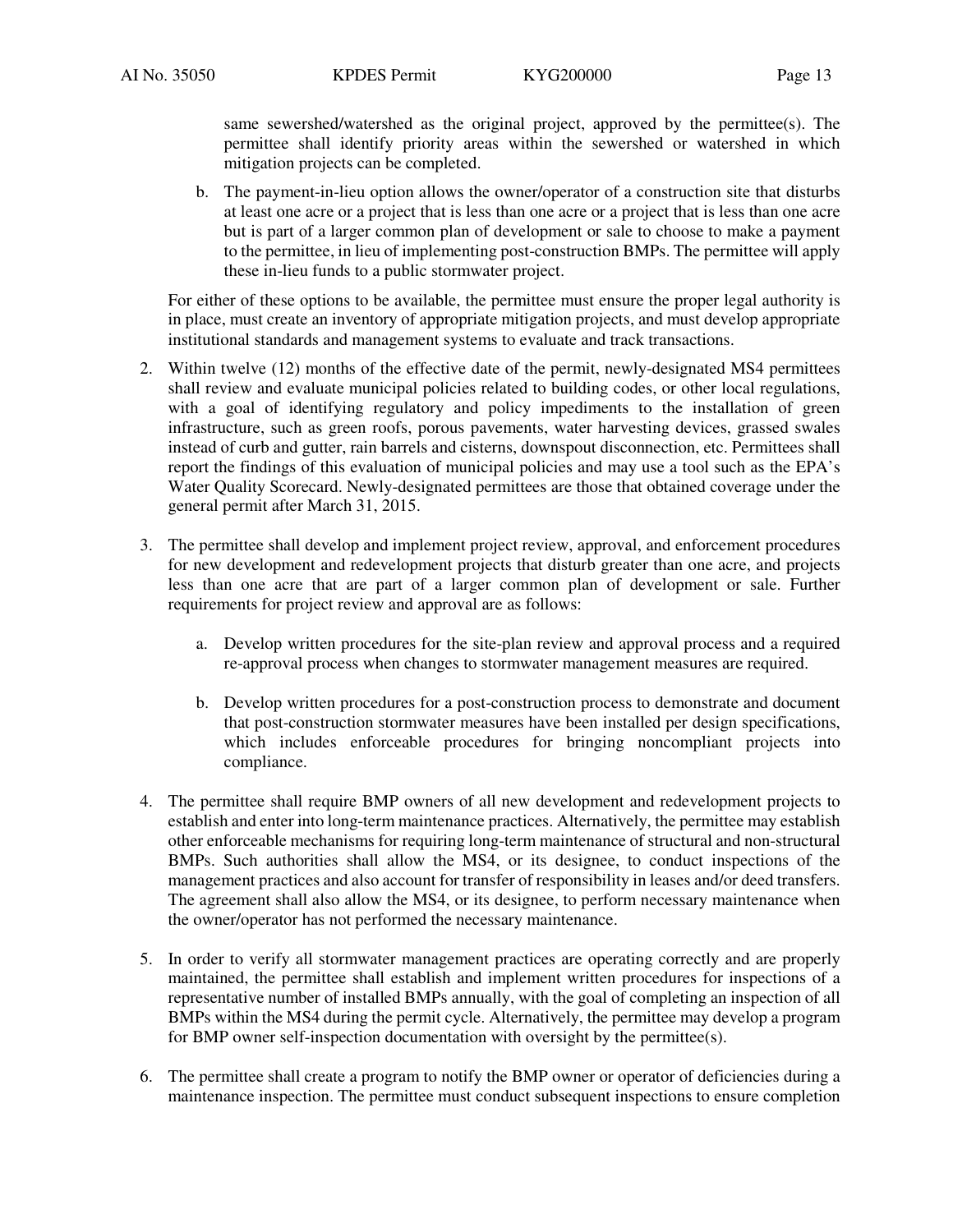of required repairs. If repairs are not made, the permittee shall enforce its correction orders and, if need be, perform the necessary work.

- 7. The permittee shall demonstrate compliance with the requirements for post-construction controls by summarizing the following in the annual report. A summary of the number and types of projects that the permittee reviewed for new and redevelopment considerations and the types of BMPs installed including green infrastructure and buffers.
	- a. A written summary of management practice maintenance inspections conducted by the permittee(s), including a summary of the number requiring maintenance or repair, and the number of enforcement actions taken.
	- b. A written summary of any changes to local ordinances to accommodate green infrastructure alternatives.
	- c. A written summary of any training that MS4 staff has received in the fundamentals of longterm stormwater-quality treatment management practices and in how to review such practices for long-term protection, operation and maintenance.
- 8. The permittee shall track activities relative to this program element as necessary to document compliance with permit requirements and prepare the annual system-wide report pursuant to Part III.A. of the permit.
- 9. The permittee should refer to the DOW's Phase II SWQMP Preparation Guidance for specific BMPs that may be used to comply with this Minimum Control Measure.

# **2.2.6. Pollution Prevention/Good Housekeeping for Municipal Operations**

- 1. The permittee must develop and implement a written Operation and Maintenance  $(O & M)$  plan that includes a training component for municipal staff with the goal of preventing or reducing pollutant runoff from municipal operations.
- 2. The O & M plan must include employee training to prevent and reduce stormwater pollution resulting from activities such as parks and open space maintenance, fleet and building maintenance, new construction and land disturbances, stormwater system maintenance, and green infrastructure maintenance. The permittee is encouraged to utilize training materials that are available from the Environmental Protection Agency (EPA), the Division of Water, and other organizations.
- 3. The O & M plan shall include an inventory of municipal facilities owned and operated by the MS4 permittee, including, maintenance activities, maintenance schedules, and ongoing written inspection procedures for structural and non-structural BMPs. These BMPs shall be designed to reduce floatables and other pollutants discharged from the separate storm sewers; provide controls for reducing the discharge of pollutants from municipally-owned and operated streets, roads, highways, municipal parking lots, maintenance and storage yards with exposed bulk materials and/or fuel storage facilities that have the potential to discharge pollutants of concern to the storm sewer system, and fleet maintenance shops with outdoor storage areas. BMPs are needed to control runoff from salt/sand storage locations and snow disposal areas operated by the permittee(s), as well as waste transfer stations. The O  $\&$  M plan must incorporate procedures for properly disposing of waste (such as dredge spoil, accumulated sediments, floatables, and other debris) removed from the separate storm sewers and areas listed above.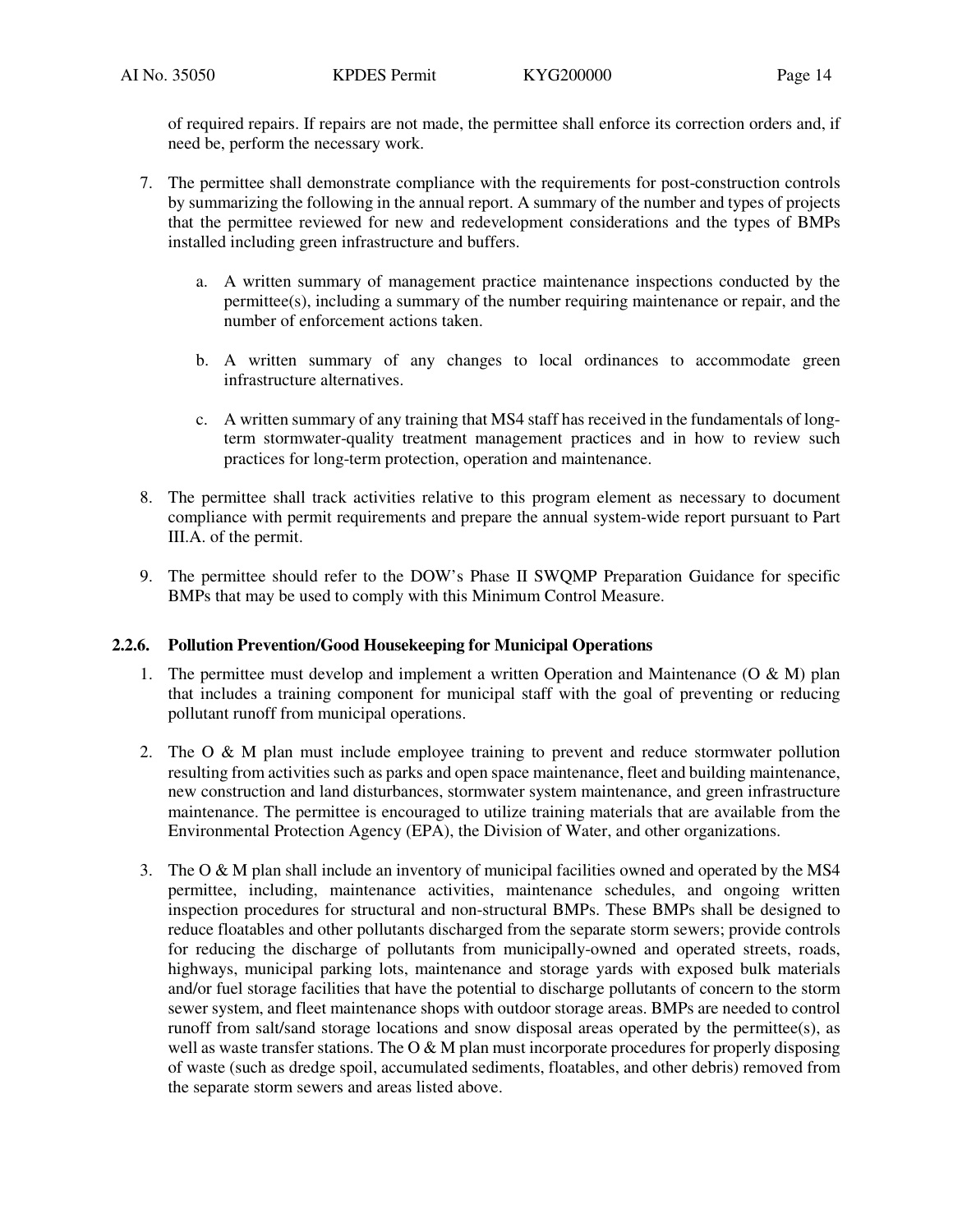- 4. The permittee shall track activities relative to this program element as necessary to document compliance with permit requirements and prepare the annual system-wide report pursuant to Part III.A. of the permit.
- 5. The permittee should refer to the DOW's Phase II SWQMP Preparation Guidance for specific BMPs that may be used to comply with this Minimum Control Measure.

### **2.3. SWQMP Review and Modification**

- 1. The permittee shall annually evaluate the effectiveness of the SWQMP and BMPs implemented to comply with this general permit. The permittee shall modify ineffective BMPs, and modify ineffective schedules of effective BMPs.
- 2. The permittee may modify the SWQMP during the life of the permit in accordance with the following procedures:
	- a. Modifications that add but neither subtract nor replace, components, controls, or requirements, may be made by the permittee at any time. A description of the modification shall be included in the Annual Report;
	- b. Modifications that replace an ineffective or infeasible stormwater control, which is specifically identified in the SWQMP along with an alternate stormwater control, may be made by the permittee at any time. A description of the replacement stormwater control shall be included in the following Annual Report and the following information:
		- i. An analysis of why the former stormwater control was ineffective or infeasible (including cost-prohibitive);
		- ii. Expectations on the effectiveness of the replacement stormwater control; and
		- iii. An analysis of why the replacement stormwater control is expected to achieve the goals of the BMP which this control replaced.
	- c. Modifications to adjust the schedule for maintenance activities or the frequency of inspections identified in the SWQMP may be made annually by the permittee. The permittee must include in the Annual Report a description of the adjustment to the schedule and the following information:
		- i. An analysis of why the former schedule was ineffective or infeasible; and
		- ii. Expectations on the effectiveness of the replacement schedule;
	- d. Modifications included in the Annual Report shall be signed by the permittees affected by that modification, and shall include a certification that the permittee was given an opportunity to comment on proposed changes; and
	- e. The permittee shall implement the SWQMP for all new areas added to the small MS4 (or the areas for which the permittee(s) becomes responsible for implementation stormwater quality controls) as expeditiously as practicable. A description of the implementation schedule shall be provided in the Annual Report. Implementation of the program in any new area shall consider the plans in the SWQMP of the previous small MS4 ownership.
- 3. The permittee may proceed with any uncompleted programs from the previous permit cycle to provide the continuation of positive activities towards improvement of water quality. A compliance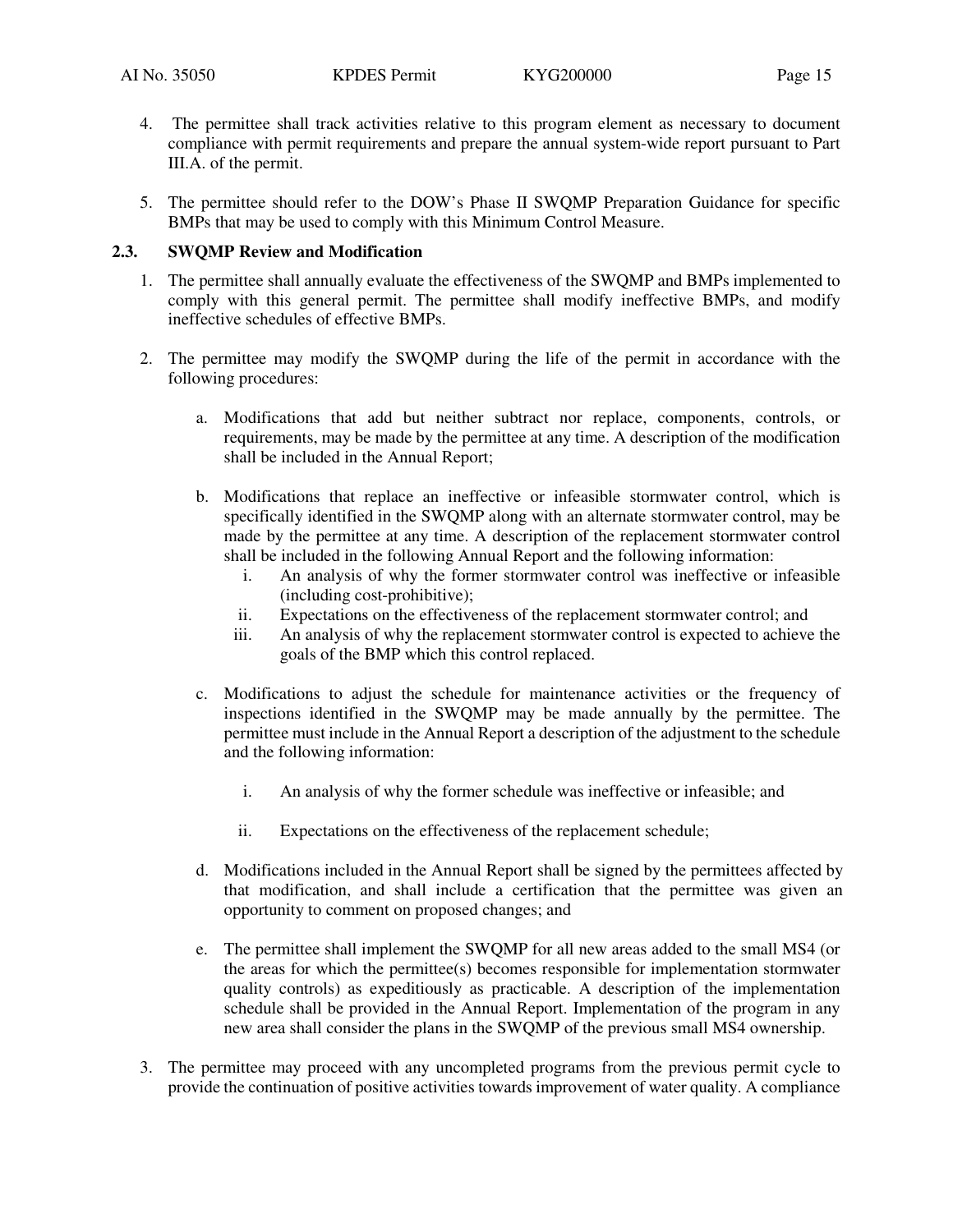schedule shall be submitted to the Division of Water for approval that delineates the tasks and the anticipated compliance date.

4. The content and provisions of the SWQMP are not considered permit conditions. The SWQMP is an implementation plan to be utilized as a tool by the permittee to facilitate compliance with the six program elements outlined in this permit.

## **2.4. Total Maximum Daily Loads and Impaired Waters**

If during the permit term, there is an approved or existing TMDL for an impaired waterbody into which the permitted small MS4 discharges, and for which the small MS4 causes or contributes to water quality impairment(s), the Division of Water will review the TMDL and applicable wasteload allocation(s) to determine if the current SWQMP is adequately achieving the MEP standard. If current discharges from the small MS4 are not performing as expected, the Division of Water will notify the permittee of that finding and require that the SWQMP identified in this general permit be modified. This modification will occur in conjunction with the normal SWQMP updating process, in accordance with 2.3 of this Permit relating to Plan Implementations and Modifications. This modification will include the addition of applicable and appropriate BMPs to advance the goals of the TMDL within a reasonable timeframe. The TMDL will be implemented by the small MS4 to the MEP. The Division of Water may require the small MS4 to obtain an individual MS4 permit.

To implement an approved TMDL established for a pollutant of concern in the permittee's stormwater discharges, the permittee shall identify the impaired stream segment(s) and/or tributaries to those impaired stream segments and the location of all known MS4 major outfalls discharging a pollutant of concern under the TMDL to those segments or occurring within those segments. The permittee shall evaluate the discharge load associated with the identified MS4 major outfalls for the pollutant, including monitoring, reporting and/or otherwise, at issue. Prior to any reopening of this permit under Part III.C., the permittee shall consider and propose, to the maximum extent practicable, applicable and appropriate best management practices guided by the wasteload goal of the TMDL, and a schedule of implementation for those Best Management Practices. Applicable limitations, conditions and requirements contained in the TMDL are also to be addressed in the SWQMP. Nothing herein shall prevent the permittee from pursuing a variance or exceptions based upon a use attainability analysis or the criteria for exceptions set forth in 401 KAR 10:031.

For impaired waters that lack a TMDL, the permittee shall identify impaired waters into which the MS4 discharges, and evaluate its Best Management Practices to be included in the SWQMP, at a minimum, this information should be updated in the annual report following the finalization of the Kentucky's Section 303(d) list of impaired waters (every two years) with respect to any new or expanded MS4 discharges for pollutants of concern to ensure effectiveness of post construction control requirements to achieve the MEP standard, evaluation may be conducted on a watershed basis.

# **2.5. Implementation of a small MS4 Program Monitoring Plan**

The permittee shall implement an appropriate monitoring program that evaluates the effectiveness of the small MS4 program and provides feedback for the permittee to change or improve the stormwater quality management program appropriately. The small MS4 program monitoring plan, as approved by the Division of Water, shall be implemented during the current permit period.

The monitoring program shall, at a minimum, contain:

- 1. A brief narrative of the permittee's proposed monitoring program;
- 2. A map of the Urbanized Area showing the outfalls including names of the receiving streams;
- 3. Using the information contained in the most recent 303(d) list, information on the water quality attainment status (i.e., fully supporting, partially supporting, or non-supporting) of the local small MS4 receiving streams including pollutants of concern;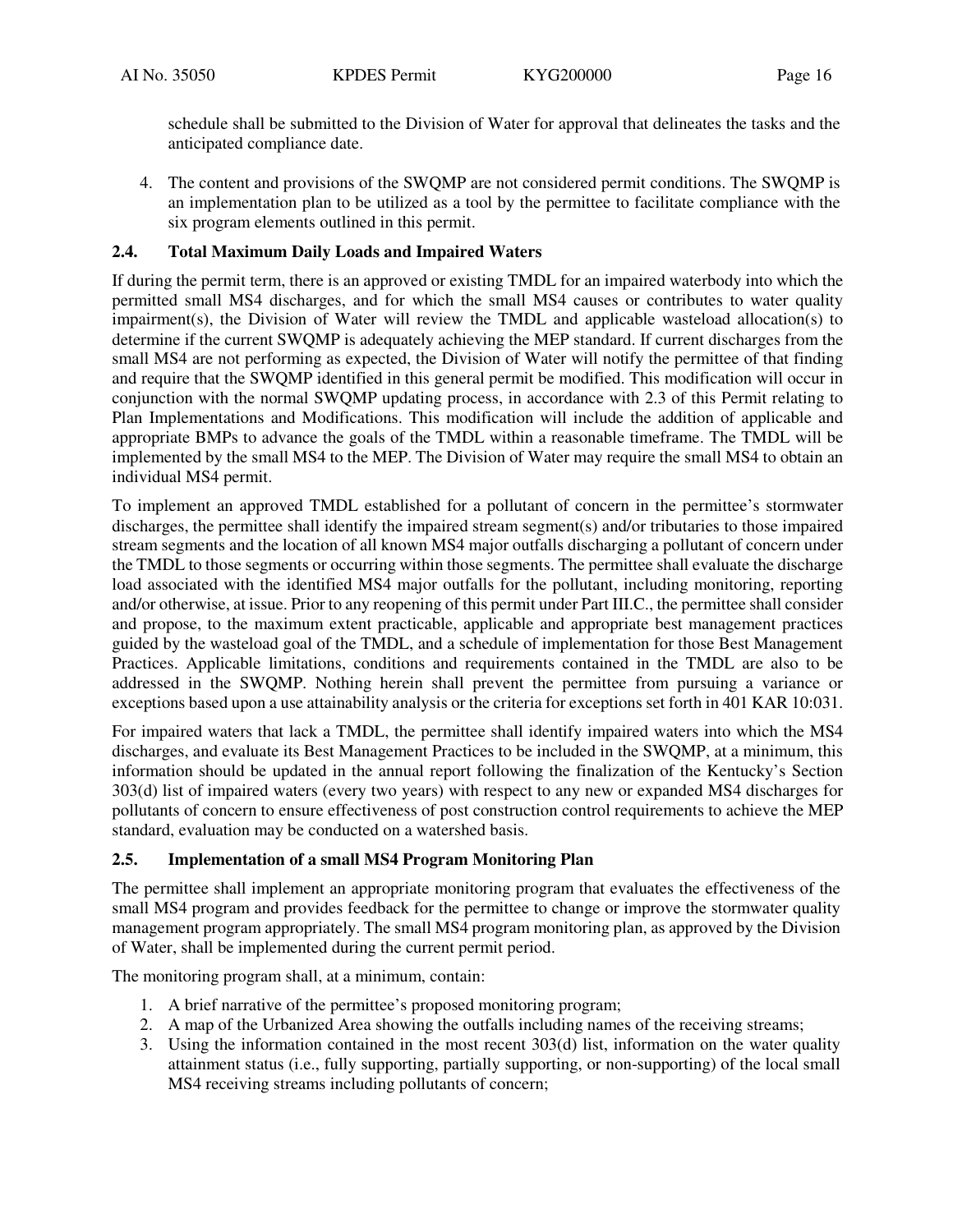- 4. An inspection checklist for visual monitoring of the major outfalls, including basic information such as inspection date/time, latitude/longitude, weather conditions, and presence of visual markers for pollution (i.e., foam, excessive algae growth, oil deposits, and excessive sedimentation);
- 5. Documentation to verify performance of the visual monitoring, including but not limited to, completed inspection checklists and photographs; and
- 6. Should include a glossary of terms, standard operation procedures, and any reference materials cited.

Current small MS4s shall immediately implement this plan; while newly-designated small MS4s have twenty-four (24) months to develop this plan.

# **2.6. Qualifying Local Program**

A Qualifying Local Program (QLP) is a small MS4 stormwater management program for stormwater discharges associated with construction activity that has been formally approved by the Division and EPA. If a construction site is within the jurisdiction of the small MS4 with QLP designation and has obtained a notice of coverage from a QLP, the operator of the construction activity is authorized to discharge stormwater associated with construction activity under this general permit without seeking a permit from the Division.

A qualifying local program (QLP) is a small MS4 that has:

- 1. Completed more than two small MS4 permit cycles;
- 2. Proven enforcement capability; and
- 3. An established record keeping and tracking system for issuing coverages, inspections, and enforcement activities.

## **2.7. Small MS4 Training**

Each permittee shall designate at least one person who is responsible for permit implementation to receive twelve (12) hours of documented training per permit year. The training must be related to furthering the goals and objectives of the small MS4 general permit requirements.

#### **2.8. Fiscal Requirements**

Funding shall be established and maintained to ensure the accomplishment of the activities required by this permit.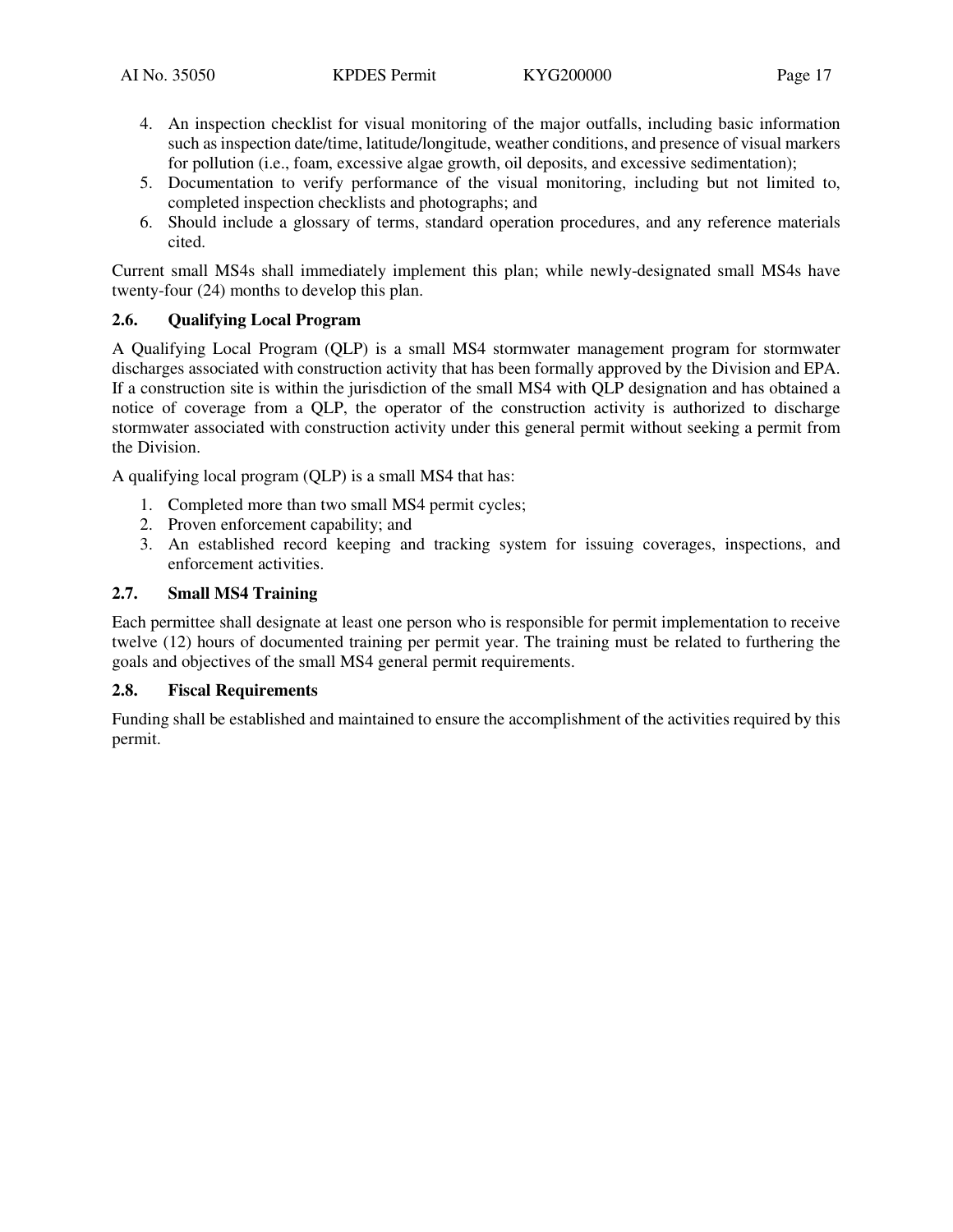# **SECTION 3 REPORTING**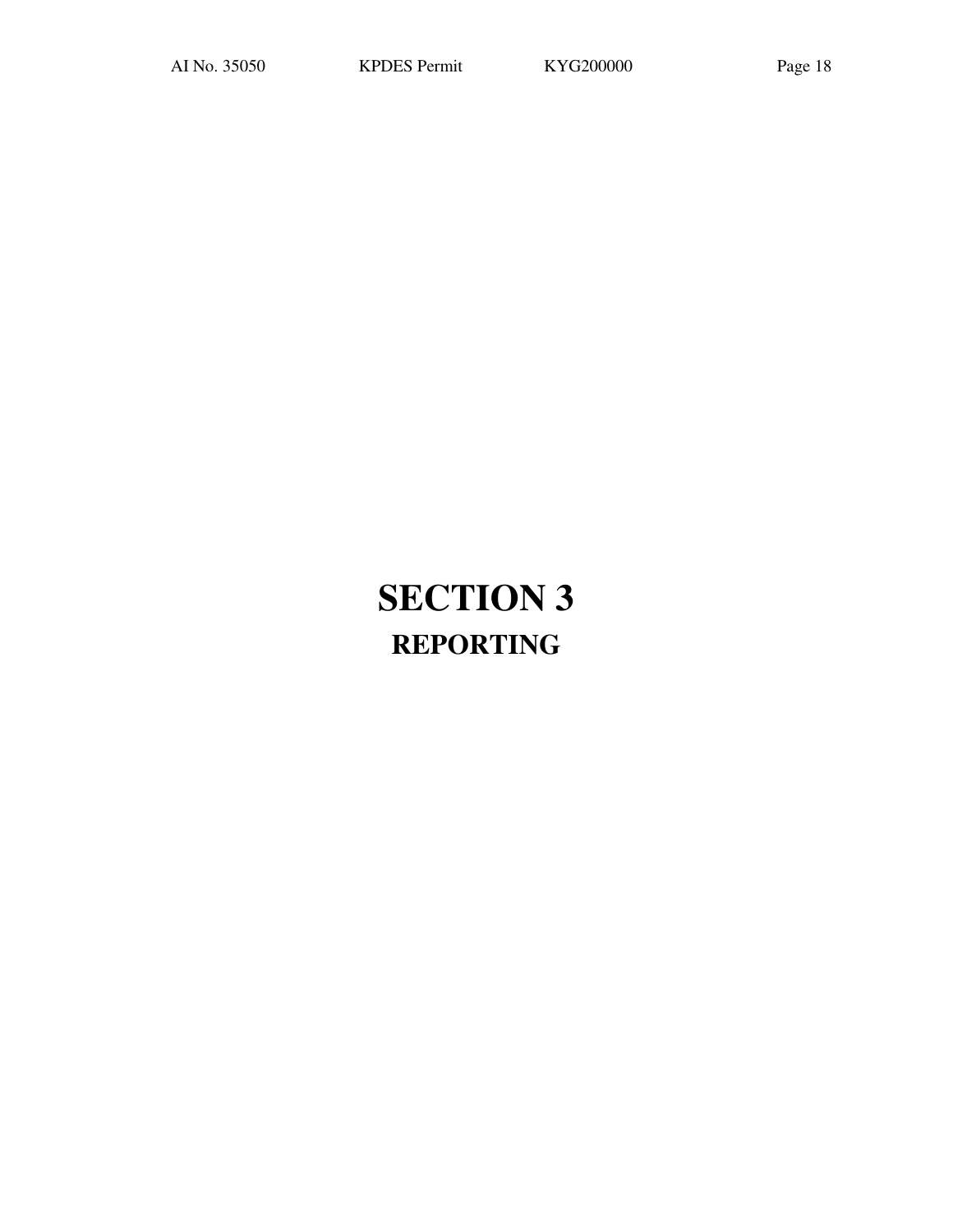# **3. Reporting**

# **3.1. Reporting Requirements**

The permittee shall prepare an annual system-wide report (Annual Report) to be submitted no later than April 15th of the year following the calendar year covered by the report. Permittees are encouraged to utilize KDOW's General Permit Annual Compliance Report form. The Annual Report shall include at a minimum:

- 1. An overall evaluation of the stormwater quality management program developments and progress including: major findings such as water-quality improvements or degradation, major accomplishments, overall program strengths/weaknesses; and future direction of the program. The permittee shall state an overall assessment of the effectiveness of the SWQMP taking into account water quality/watershed improvements;
- 2. The number of illicit discharges discovered; describing discharge and resolution;
- 3. A summary of inspections and enforcement actions for regulatory programs;
- 4. A summary of installed BMPs for post-construction stormwater management for new and redevelopment;
- 5. A summary of pollution prevention and good housekeeping BMPs performed at the municipal operations;
- 6. The status of implementation and proposed changes to the stormwater quality management program, including assessment of controls and specific improvements or degradation to water quality; and
- 7. Any improvements in water quality due to watershed activities.
- 8. The Annual Report shall be submitted electronically. Permittees can access the system at the following web address: https://dep.gateway.ky.gov/eForms/default.aspx?FormId=50

The permittee shall retain records accumulated pursuant to this general permit for no fewer than three years following the termination of this general permit.

# **3.2. Certification**

All applications or reports submitted to the Division of Water (DOW) shall be signed and certified pursuant to 401 KAR 5:060. Each report shall contain the following completed declaration:

"I certify under penalty of law that this document and all attachments were prepared under my direction or supervision in accordance with a system designed to assure that qualified personnel properly gather and evaluate the information submitted. Based on my inquiry of the person or persons who manage the system, or those persons directly responsible for gathering the information, the information submitted is, to the best of my knowledge and belief, true, accurate, and complete. I am aware that there are significant penalties for submitting false information, including the possibility of fine and imprisonment for knowing violations.

Executed on the day of, month, year. (Signature)(Title)"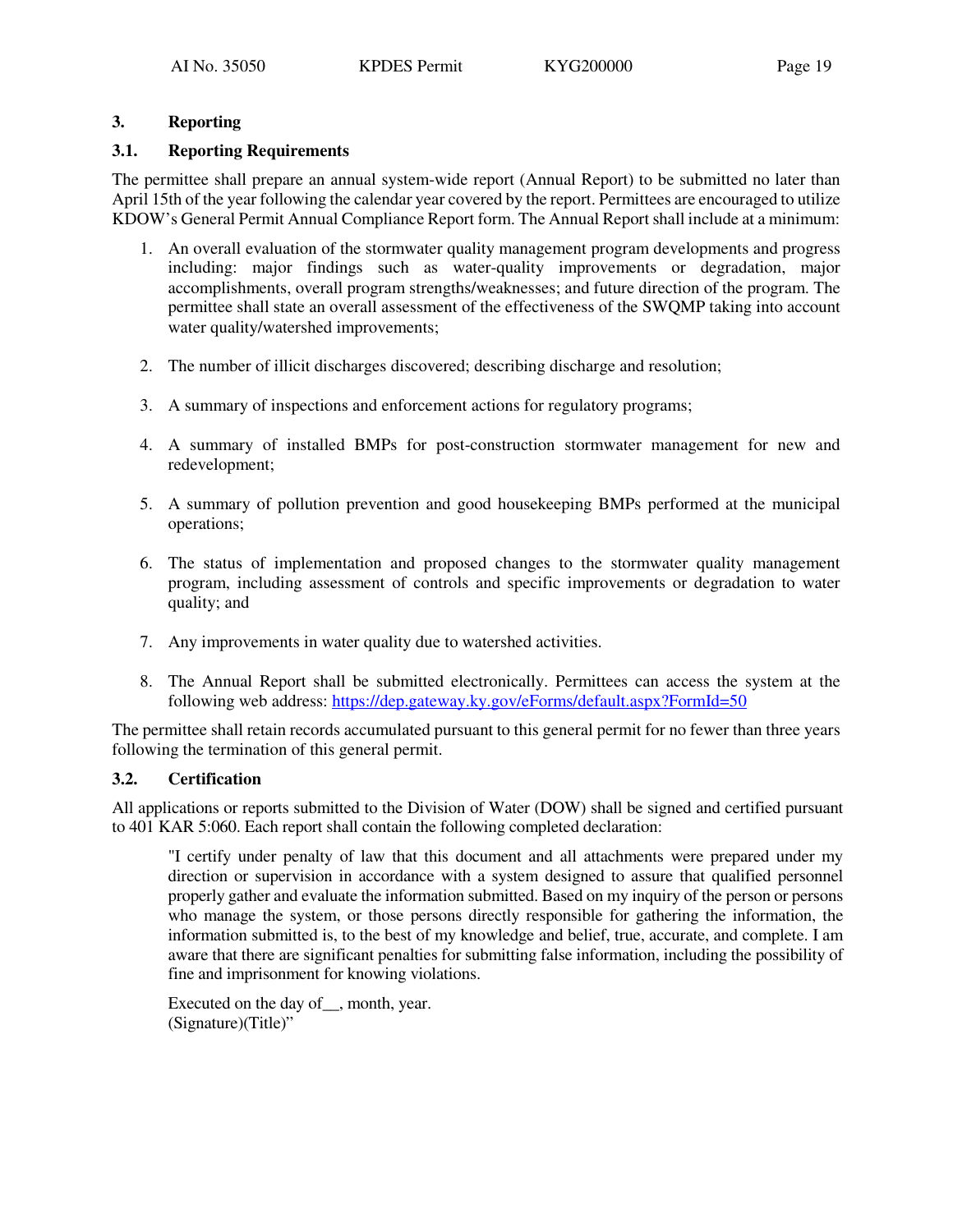# **SECTION 4 STANDARD CONDITIONS**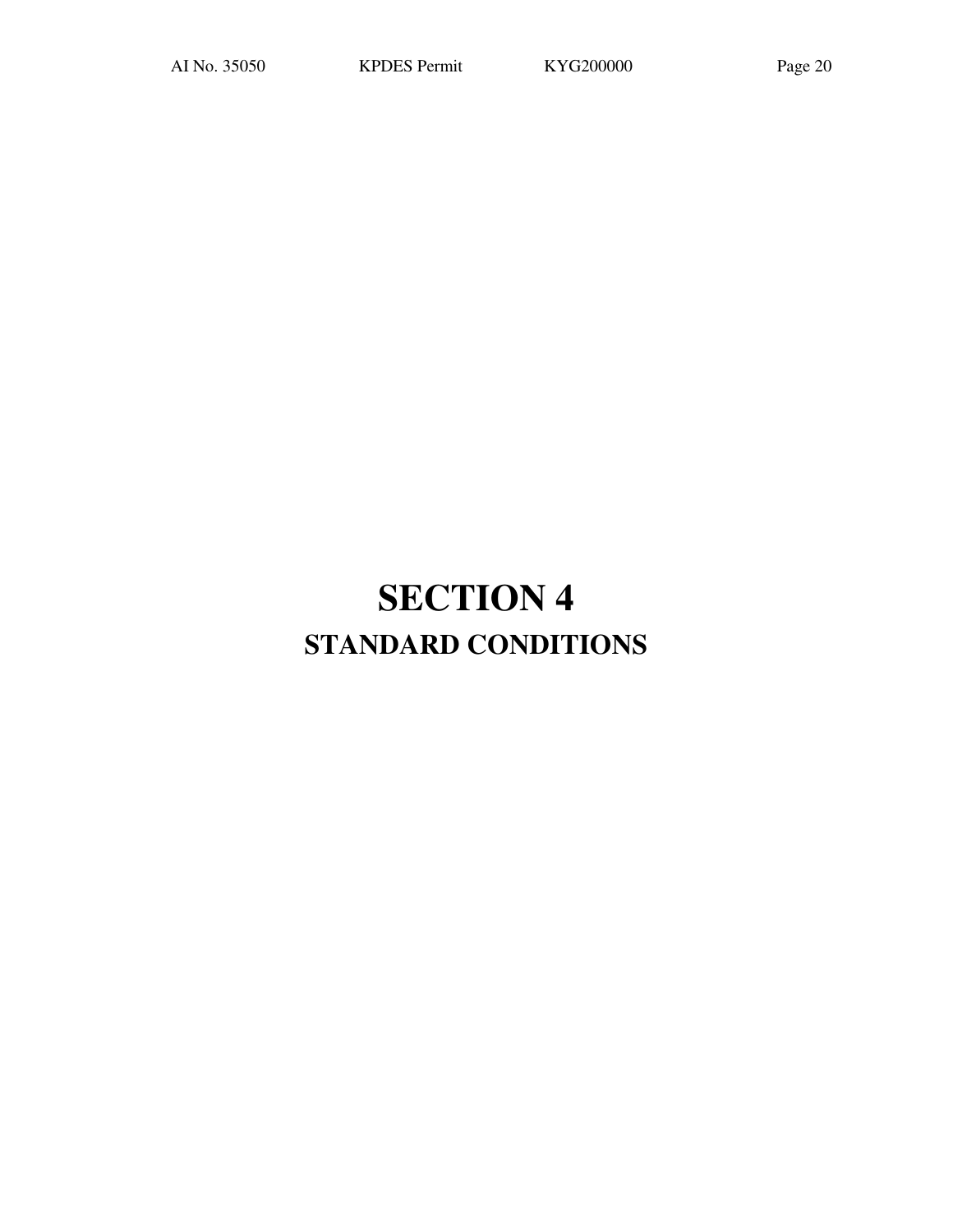# **4. Standard Conditions for KPDES Permits**

The permittee is advised that applicable KPDES permit conditions in KPDES regulation 401 KAR 5:065, Section 1, will apply to all discharges authorized by this permit.

This permit has been issued under the provisions of KRS Chapter 224 and regulations promulgated pursuant thereto. Issuance of this permit does not relieve the permittee from the responsibility of obtaining any other permits or licenses required by this Cabinet and other state, federal, and local agencies.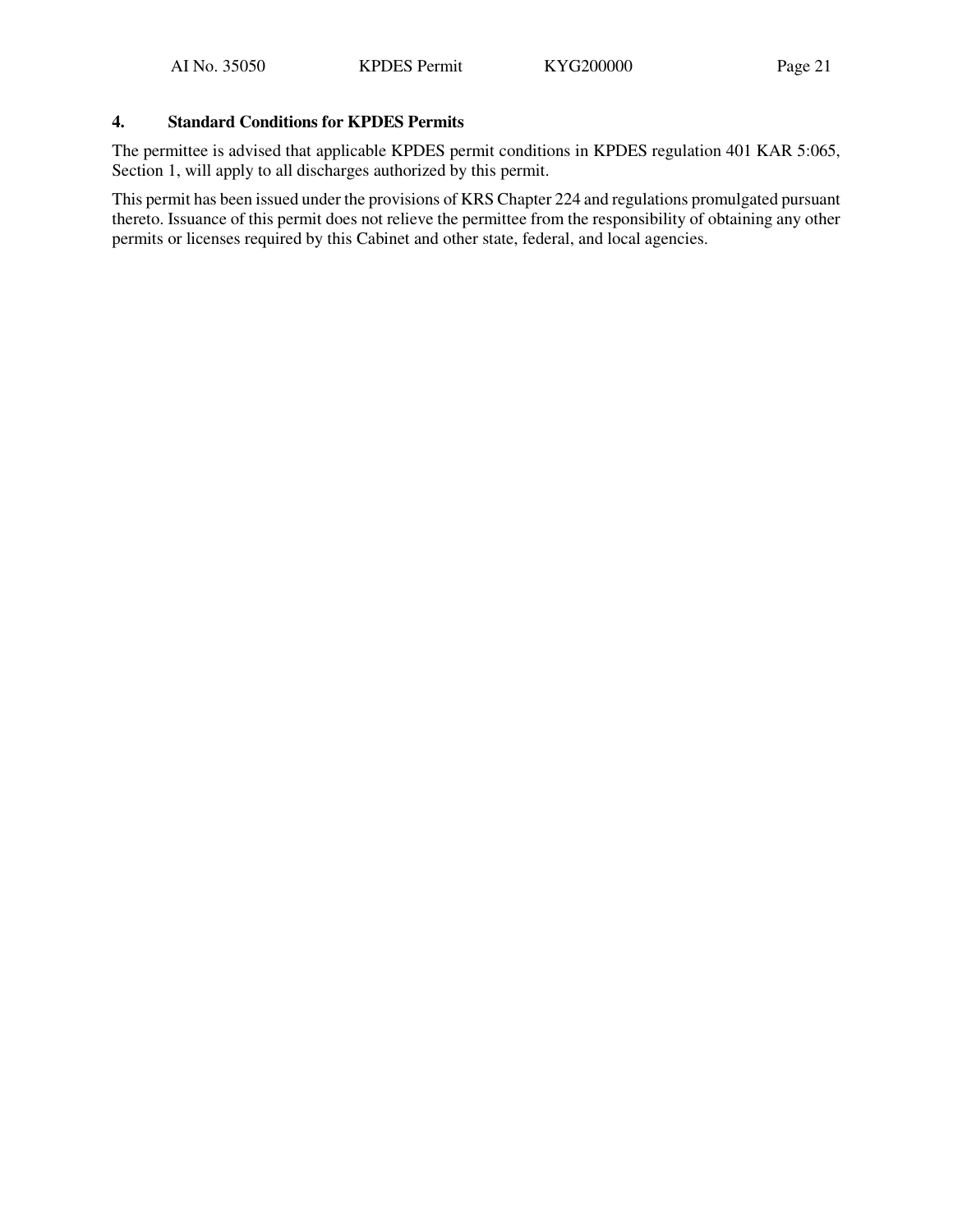# **SECTION 5 OTHER CONDITIONS**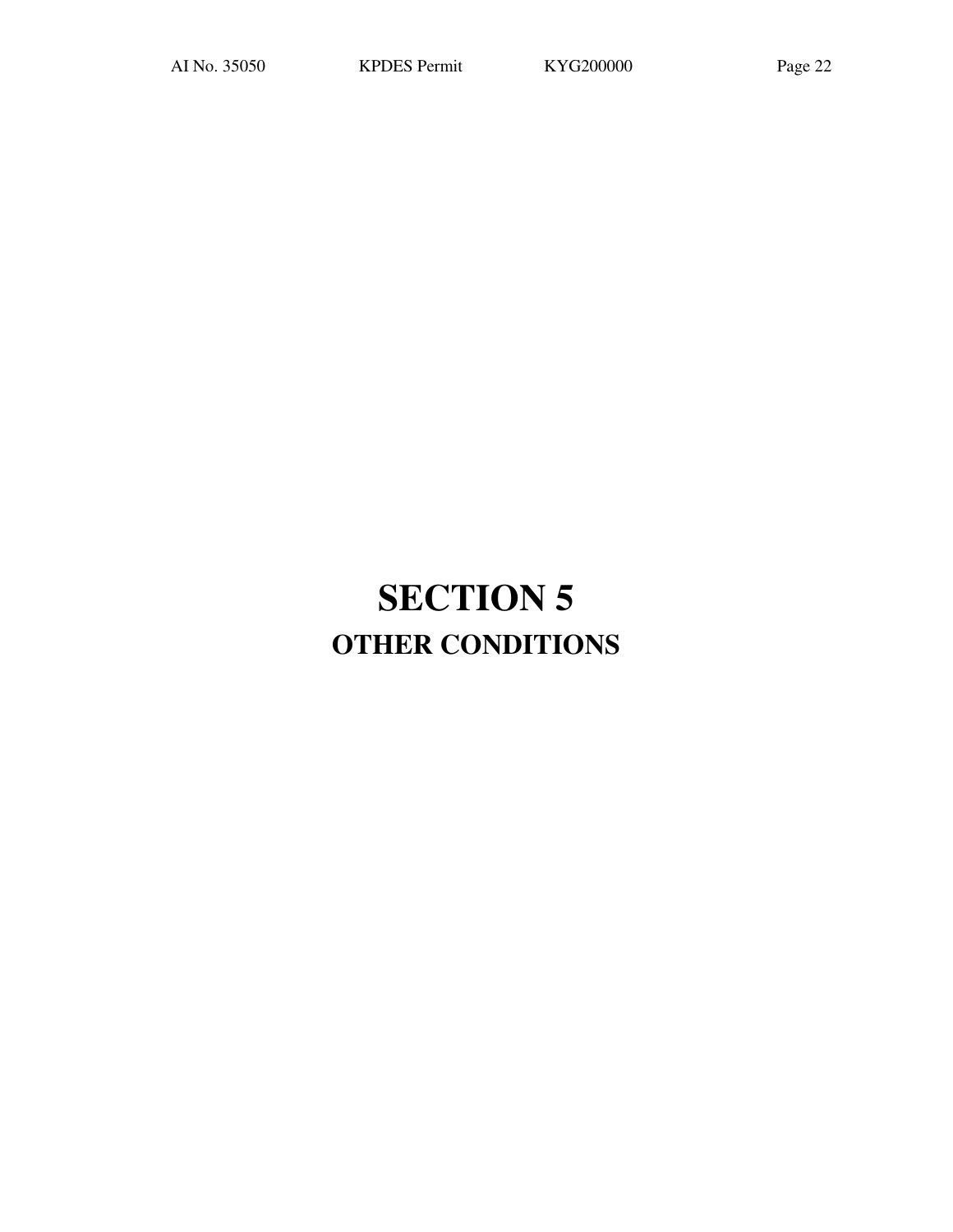# **5.1. Schedule of Compliance**

The permittee shall attain compliance with all requirements of this permit on the effective date of this permit unless otherwise stated.

# **5.2. Other Permits**

This permit has been issued under the provisions of KRS Chapter 224 and regulations promulgated pursuant thereto. Issuance of this permit does not relieve the permittee from the responsibility of obtaining any other permits or licenses required by this Cabinet and other state, federal, and local agencies.

# **5.3. Continuation of Expiring Permit**

In the event the permit expires prior to reissuance by DOW, the conditions and requirements of this version of KYG20 shall continue in effect until DOW reissues the permit. However, new or expanded coverages cannot be authorized until the permit is reissued.

# **5.4. Reopener Clause**

This permit shall be modified, or alternatively revoked and reissued, to comply with any applicable effluent standard or limitation issued or approved in accordance with 401 KAR 5:050 through 5:080, if the effluent standard or limitation so issued or approved:

- 1. Contains different conditions or is otherwise more stringent than any effluent limitation in the permit; or
- 2. Controls any pollutant not limited in the permit.

The permit as modified or reissued under this paragraph shall also contain any other requirements of KRS Chapter 224 when applicable.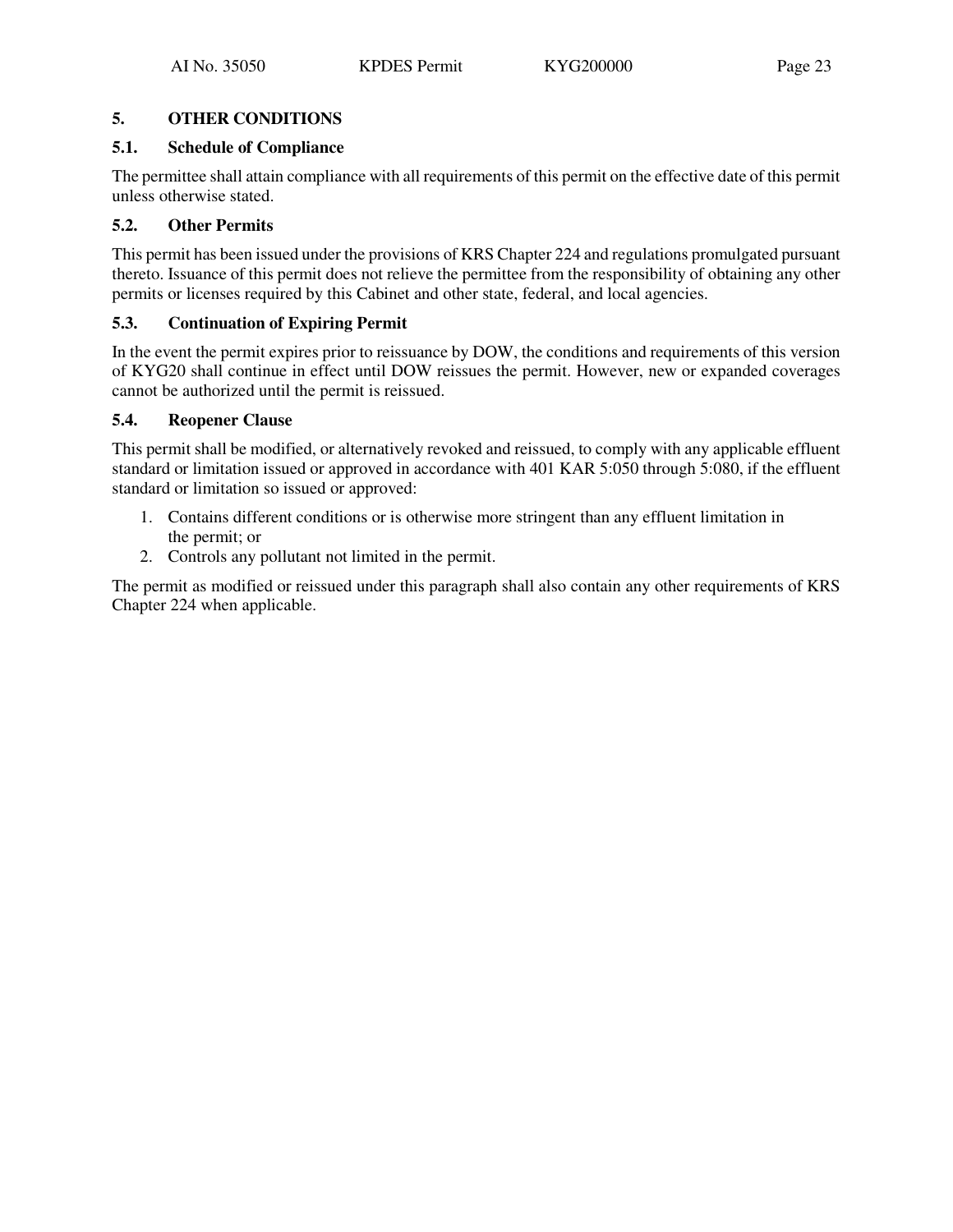# **APPENDIX A NOTICE OF INTENT (NOI)**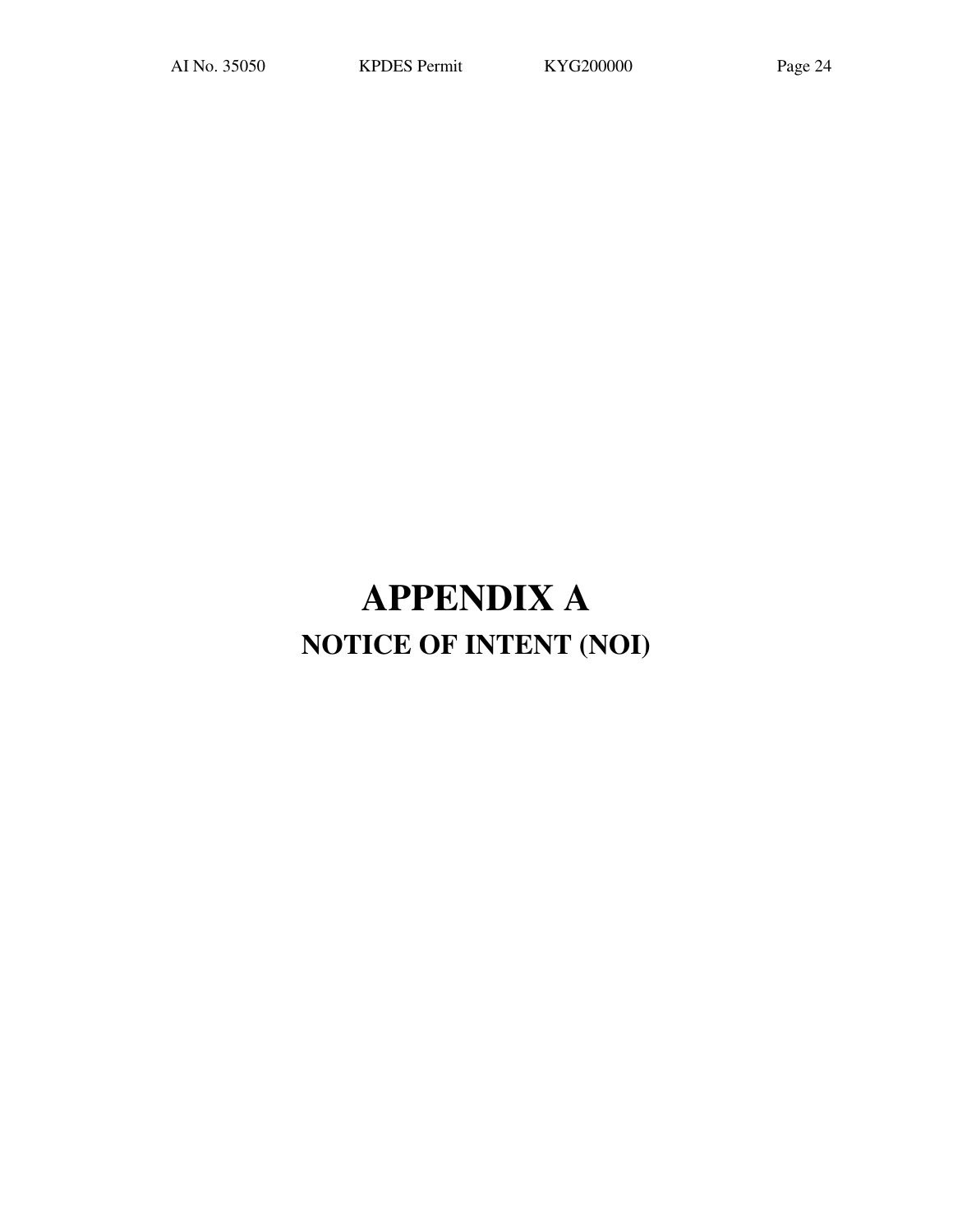## KPDES FORM NOI-SW/SMS4



### **Kentucky Pollutant Discharge Elimination System (KPDES)**  Notice of Intent (NOI) for Stormwater Discharges from Small

Municipal Separate Storm Sewer Systems (sMS4) KPDES General Permit

Submission of this Notice of Intent constitutes notice that the party identified in Section I of this form intends to be authorized by a KPDES permit issued for storm water discharges from a small municipal separate storm sewer system (sMS4). Becoming a permittee obligates such discharger to comply with the terms and conditions of the permit.

# **ALL NECESSARY INFORMATION MUST BE PROVIDED ON THIS FORM** (See Attached Instructions)

# **I. Permittee Information (attach co-permittee information to this application, if applicable)**

| Name:                                                        |  |  |  | <b>Contact Person:</b> |  |
|--------------------------------------------------------------|--|--|--|------------------------|--|
| <b>Address:</b> (If<br>PO Box,<br>include street<br>address) |  |  |  | <b>Phone:</b>          |  |
| City, State, Zip<br>Code:                                    |  |  |  |                        |  |

## **II. Storm Sewer Map**

Submit a storm sewer system map indicating the location of all major storm sewer outfalls and names and locations of the receiving streams, and delineation of watershed drainage areas.

# **III. Minimum Controls:**

Submit a report of the best management practices already implemented or scheduled to be implemented to meet the minimum control measures, including any measurable goals to aid in the development and implementation of the controls (an MS4's existing SWQMP and/or annual report may be submitted to satisfy this requirement). Indicate by marking the appropriate box whether you or another entity is responsible for the respective control measure. If another entity, indicate the name of the responsible party next to the appropriate box.

Are you responsible for the control measure?

If no, indicate the responsible party.

| A. Public Education and Outreach                                       | Yes         | No.            |
|------------------------------------------------------------------------|-------------|----------------|
| <b>B. Public Involvement and Participation</b>                         | Yes         | No.            |
| C. Illicit Discharge Detection and Elimination                         | Yes         | No.            |
| <b>D. Construction Site Runoff Control</b>                             | $Yes \vert$ | N <sub>0</sub> |
| E. Post Construction Management for Development and Re-Development     | $Yes \Box$  | No.            |
| F. Pollution Prevention and Good Housekeeping for Municipal Operations | $Yes$       | No             |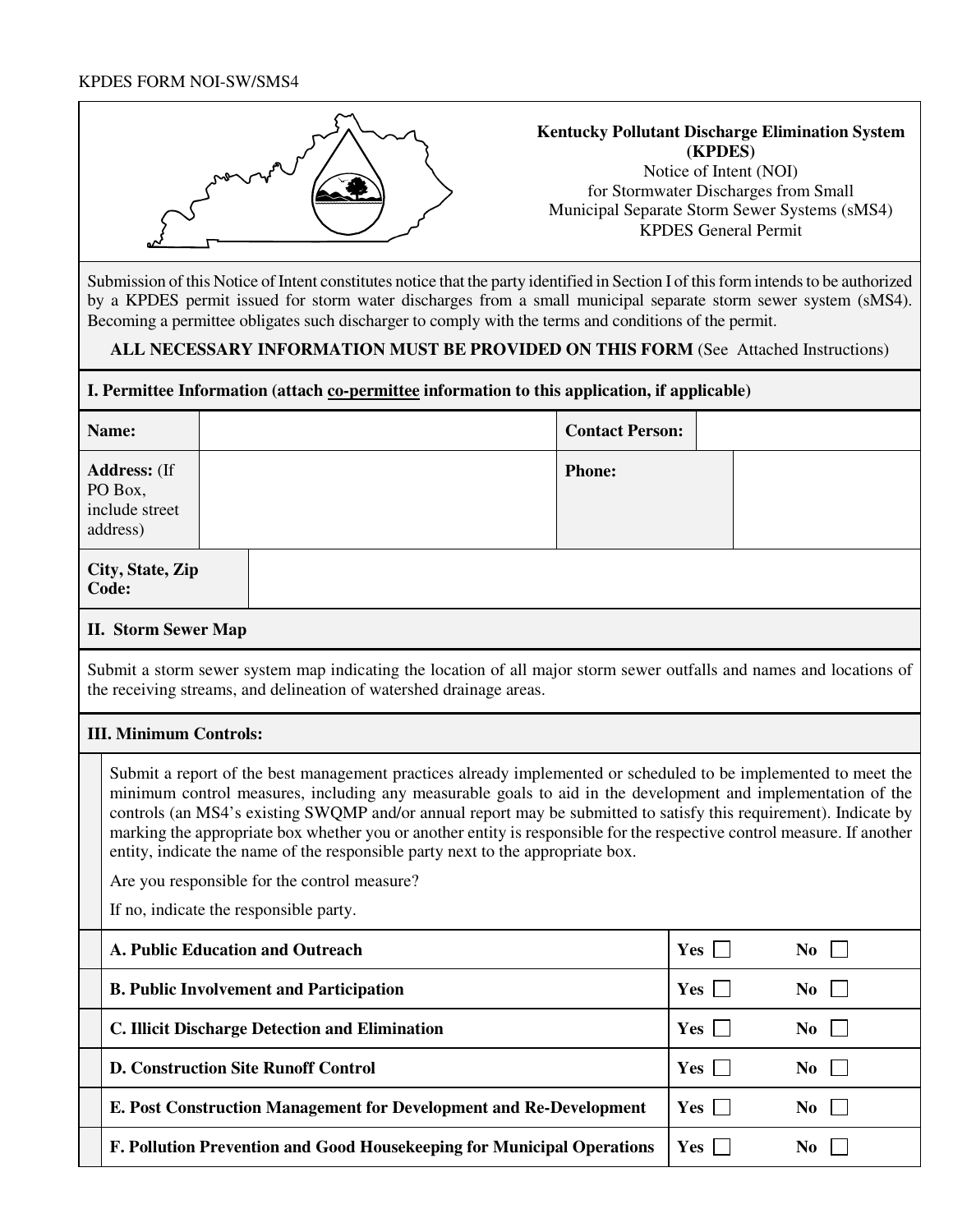**IV. Certification:** I certify under penalty of law that this document and all attachments were prepared under my direction or supervision in accordance with a system designed to assure that qualified personnel properly gather and evaluate the information submitted. Based on my inquiry of the person or persons who manage the system, or those persons directly responsible for gathering the information, the information submitted is, to the best of my knowledge and belief, true, accurate, and complete. I am aware that there are significant penalties for submitting false information, including the possibility of fine and imprisonment for knowing violations.

| <b>Printed or Typed Name:</b> |       |  |
|-------------------------------|-------|--|
| <b>Signature:</b>             | Date: |  |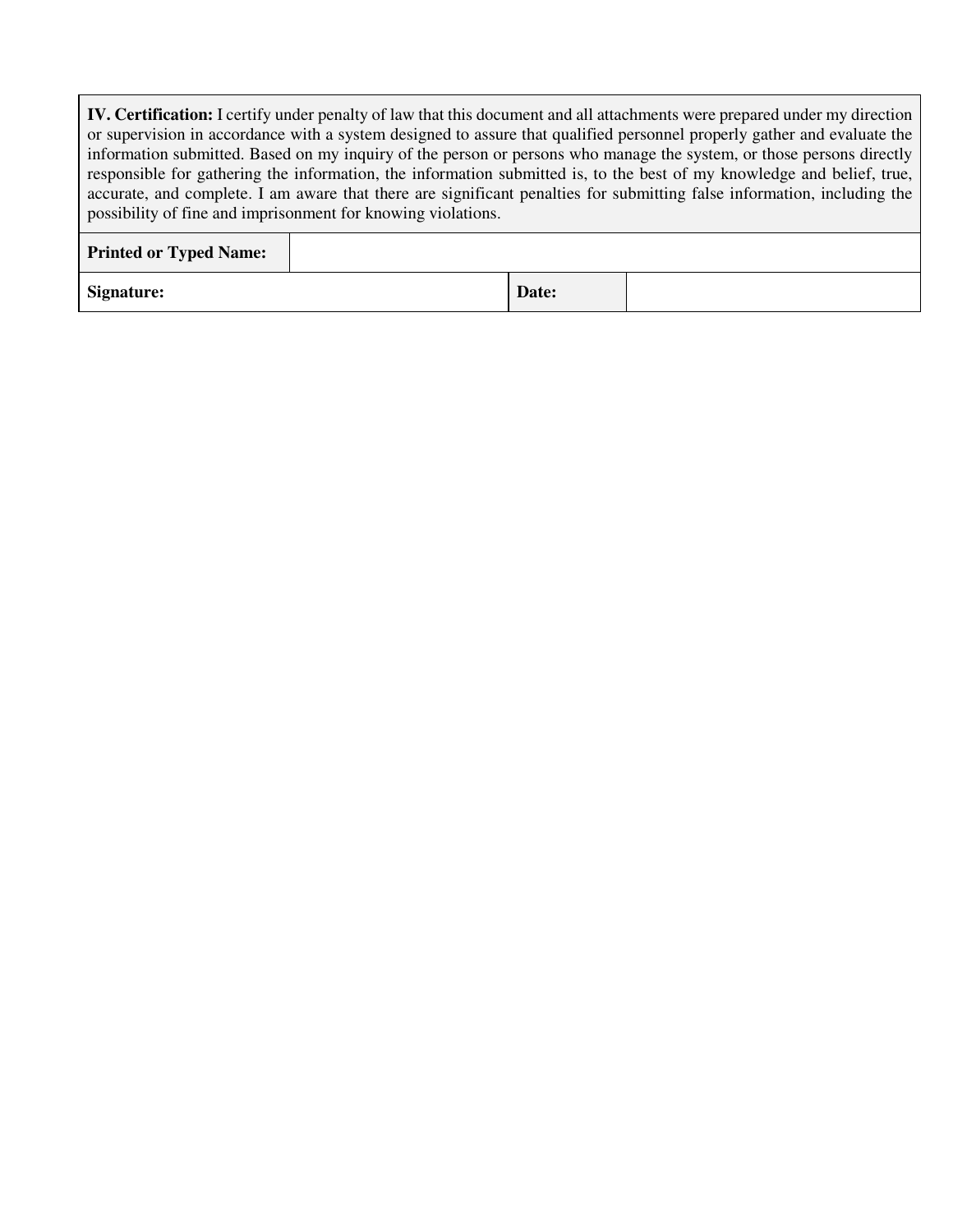# **Kentucky Pollutant Discharge Elimination System (KPDES) Instructions**

# **Notice of Intent (NOI) for Storm Water Discharges Associated with Small Municipal Separate Storm Sewer Systems (SMS4) To Be Covered Under the KPDES General Permit**

# **WHO MUST FILE A NOTICE OF INTENT (NOI) FORM**

The operator of a small MS4, in accordance with 40 CFR Parts 9, 122, 123, and 124 and 401 KAR 5:060, must submit a NOI to obtain coverage under the small MS4 KPDES Stormwater General Permit. Any questions regarding whether a permit is needed under the small MS4 KPDES Stormwater Program can be addressed by the **Kentucky Division of Water at (502) 564-3410.** 

# **WHERE TO FILE NOI FORM**

NOIs must be completed and submitted online. Applicants can access the system at the following web address: https://dep.gateway.ky.gov/eportal/default.aspx

# **COMPLETING THE FORM**

Type or print legibly in the appropriate areas only. Any questions regarding the completion of this form should be directed to the MS4 Coordinator at (502) 564-3410 or SWPBSupport@ky.gov.

# **SECTION I - Permittee Information**

Give the legal name of the person, firm, public organization, or entity legally designated as the Permittee responsible for maintaining compliance with the approved Stormwater Phase II MS4 permit. Enter the complete address and phone number of the operator of the small MS4 system(s) and co-permittees bound by the Stormwater Phase II MS4 permit as a part of this NOI. Attach a list of co-permittees if applicable. Also, include co-permittee list and legally binding MOU's in the Stormwater Quality Management Plan (SWQMP).

# **SECTION II – Storm Sewer Map**

Include a detailed map of the storm sewer system indicating all storm water outfalls to the waters of the Commonwealth and delineating the separate watershed drainage areas.

# **SECTION III – Minimum Control Measures**

Include the current status of the listed control measures. If another entity is responsible for a particular control measure, indicate the entity as appropriate.

# **SECTION IV - CERTIFICATION**

Federal statutes provide for severe penalties for submitting false information on this application form. Federal regulations require this application to be signed as follows:

*For a municipality, state, Federal, or other public facility:* by either a principal executive officer or ranking elected official.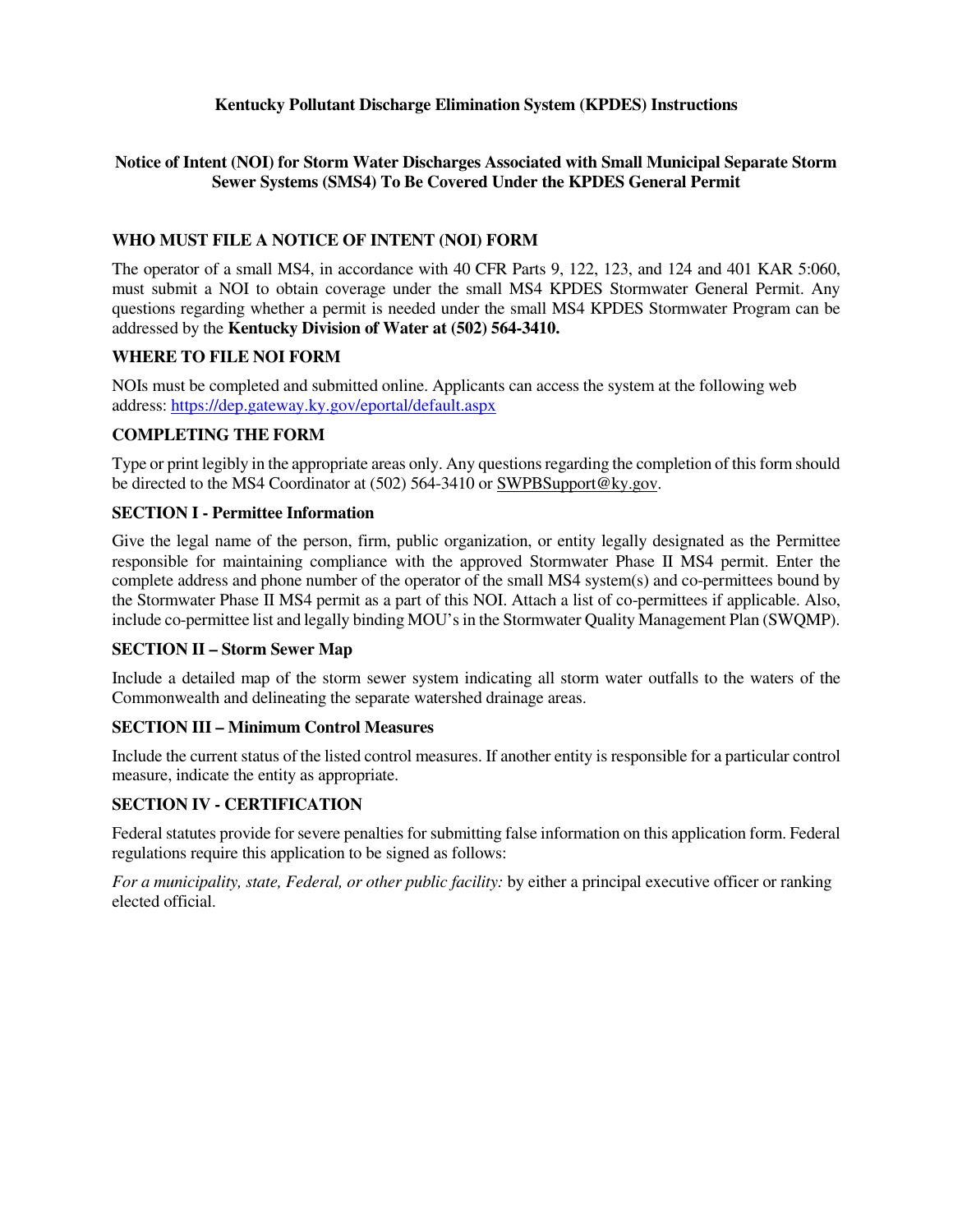

CHARLES G. SNAVELY **SECRETARY** 

AARON B. KEATLEY **COMMISSIONER** 

# **ENERGY AND ENVIRONMENT CABINET DEPARTMENT FOR ENVIRONMENTAL PROTECTION**

300 SOWER BOULEVARD FRANKFORT, KENTUCKY 40601

March 30, 2018

Re: Response to Public Notice Comments KPDES No.: KYG200000 AI No.: 35050

Dear Commenter:

Your comments concerning the above-referenced draft permit have been reviewed and responses prepared in accordance with Kentucky Pollutant Discharge Elimination System (KPDES) regulation 401 KAR 5:075, Section 12. The comments have been categorized and briefly described below and the Division's responses to those comments follow:

# **FACT SHEET**

- **Comment 1:** Commenter requested including an explicit statement in the fact sheet concerning the implementation of this permit under Option 1 of the recent Phase II MS4 remand.
- **Response 1**: A paragraph concerning the implementation of the permit under Option 1 of the recent Phase II MS4 remand has been added to Section 1.6 Remand Rule for Phase II MS4s of the final Fact Sheet.
- **Comment 2:** Section 3. Item J. Definitions: Commenter noted that the definition for Major Outfall includes the following – "or for municipal separate storm sewers that receive stormwater from lands zoned for industrial activity (based on comprehensive zoning plans or the equivalent), an outfall that discharges from a single pipe with an inside diameter of 12 inches or more or from its equivalent (discharge from other than a circular pipe associated with a drainage of 2 acres or more)". The commenter noted that this definition is from 40 CFR 122.26 which appears to apply only to large and medium MS4s and suggests removing from this definition as this permit is for small MS4s.
- **Response 2:** 40 CFR 122.26 does not apply to only large and medium MS4s and applies more broadly to all NPDES-regulated stormwater discharges, which includes the small MS4s. Therefore, the definition for "Major Outfall" is included in the definitions in the final Fact Sheet.
- **Comment 3:** Section 3, Item K Definitions: Commenter suggested to insure flexibility in the use of MEP in Kentucky, DOW should review the definition of MEP provided in the Fact Sheet. The definition of MEP refers the reader to 40 CFR 122.34. The commenter suggested the date of the promulgation of this federal regulation be included, for without a date Kentucky's regulation is amended with no opportunity to determine if a specific and local change should be made.

MATTHEW G. BEVIN **GOVERNOR**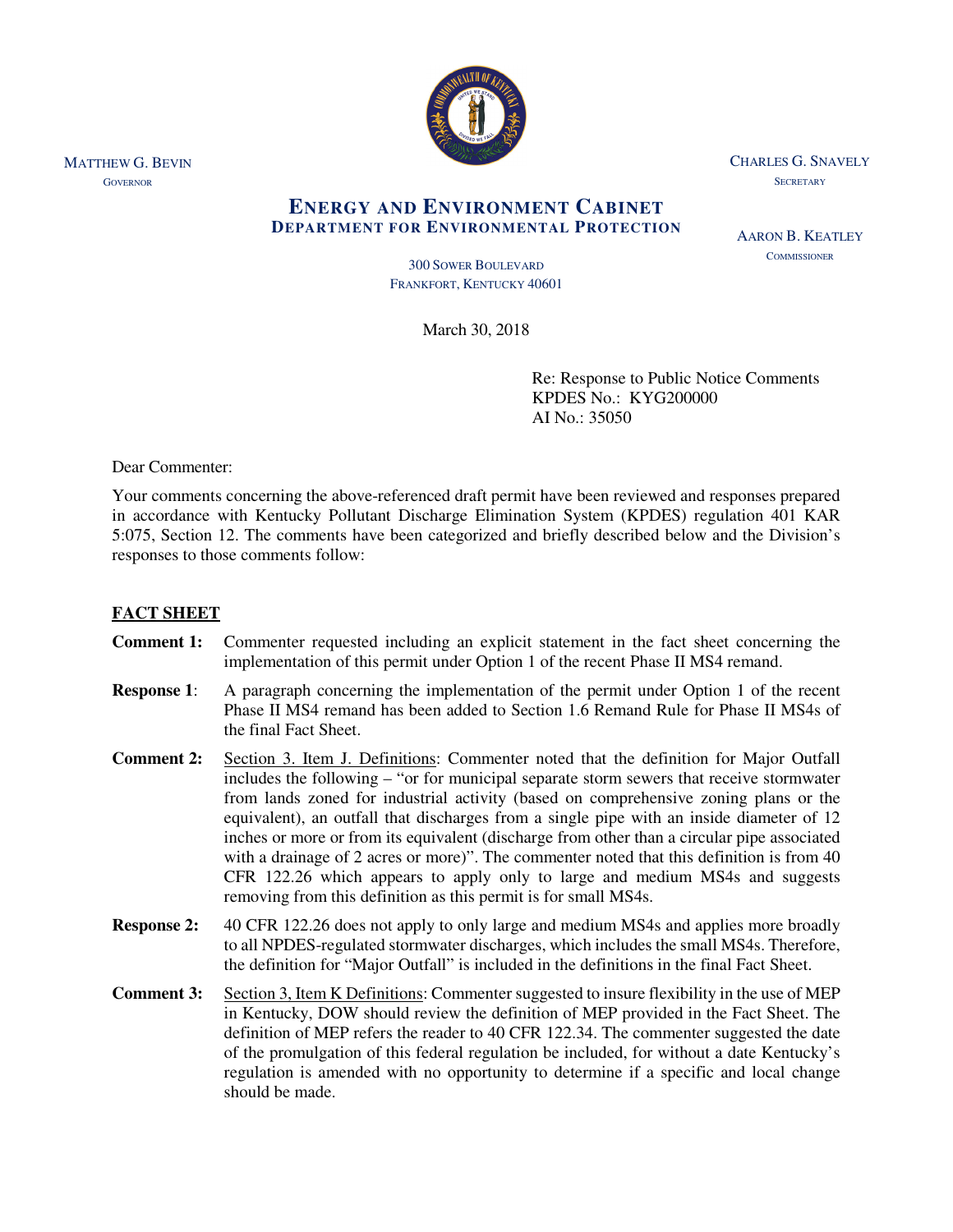- **Response 3:** The date of December 9, 2016, has been added to the definition of "MEP" or "Maximum Extent Practicable" in the final Fact Sheet.
- **Comment 4:** Commenter stated that the federal regulations appear to be quite flexible when describing what could be considered when addressing MEP. Kentucky should take advantage of this flexibility and include the ability to consider costs when selecting a BMP. The regulation focuses on remedies to be included in the permit terms and conditions to reduce the discharge of pollutants from the MS4 to the MEP, to protect water quality, and to satisfy the appropriate water quality requirements of the Clean Water Act. The referenced regulation does not preclude Kentucky from considering cost in remedy selection. The commenter noted that one of EPAs changes to their 2009 rule was the addition of "infeasible" to the MEP definition. Kentucky should make this addition to its definition found in the Fact Sheet.
- **Response 4:** The term "infeasible" has not been added to the definition. Compliance with the KYG20 permit applies to MS4s, not operators of construction sites. Developers and operators should base compliance with the local MS4 community's requirements. This permit does not preclude the local MS4 communities from choosing BMPs that will consider costs to the operators of construction sites.
- **Comment 5:** Section 3. Item P Definitions: Commenter noted the definition for Outfall refers to open conveyances, and asks DOW to define open conveyances.
- **Response 5:** A definition for "open conveyances" has been added to the final Fact Sheet.
- **Comment 6:** Section 3. Item Y Definitions: Commenter requested the term "wet weather conveyances" be removed since it was not used in the fact sheet or the permit. Suggests replacing this definition with a definition of open conveyances.
- **Response 6:** The definition for "wet weather conveyances" was removed from the final Fact Sheet.
- **Comment 7:** Section 4.1. Maximum Extent Practicable (MEP): Commenter suggested that the first paragraph, last sentence is missing a phrase from the current permit and should be revised to "this requires that the permittee use known, available, and reasonable methods of prevention and control of stormwater discharge".
- **Response 7:** The final Fact Sheet has been revised to include this statement.
- **Comment 8:** Section 4.2.1. Public Education and Outreach: Commenter suggested revising the second paragraph, second sentence, to "Public support is particularly beneficial when operators of small MS4s attempt to seek public cooperation and volunteers to help implement aspects of the program".
- **Response 8:** The second sentence of the second paragraph has been revised to include the commenter's suggestion.
- **Comment 9:** Section 4.3. Total Maximum Daily Load and Impaired Waters: Commenter noted that under the Total Maximum Daily Load and Impaired Waters section is displaying an error message.
- **Response 9:** This error message has been corrected.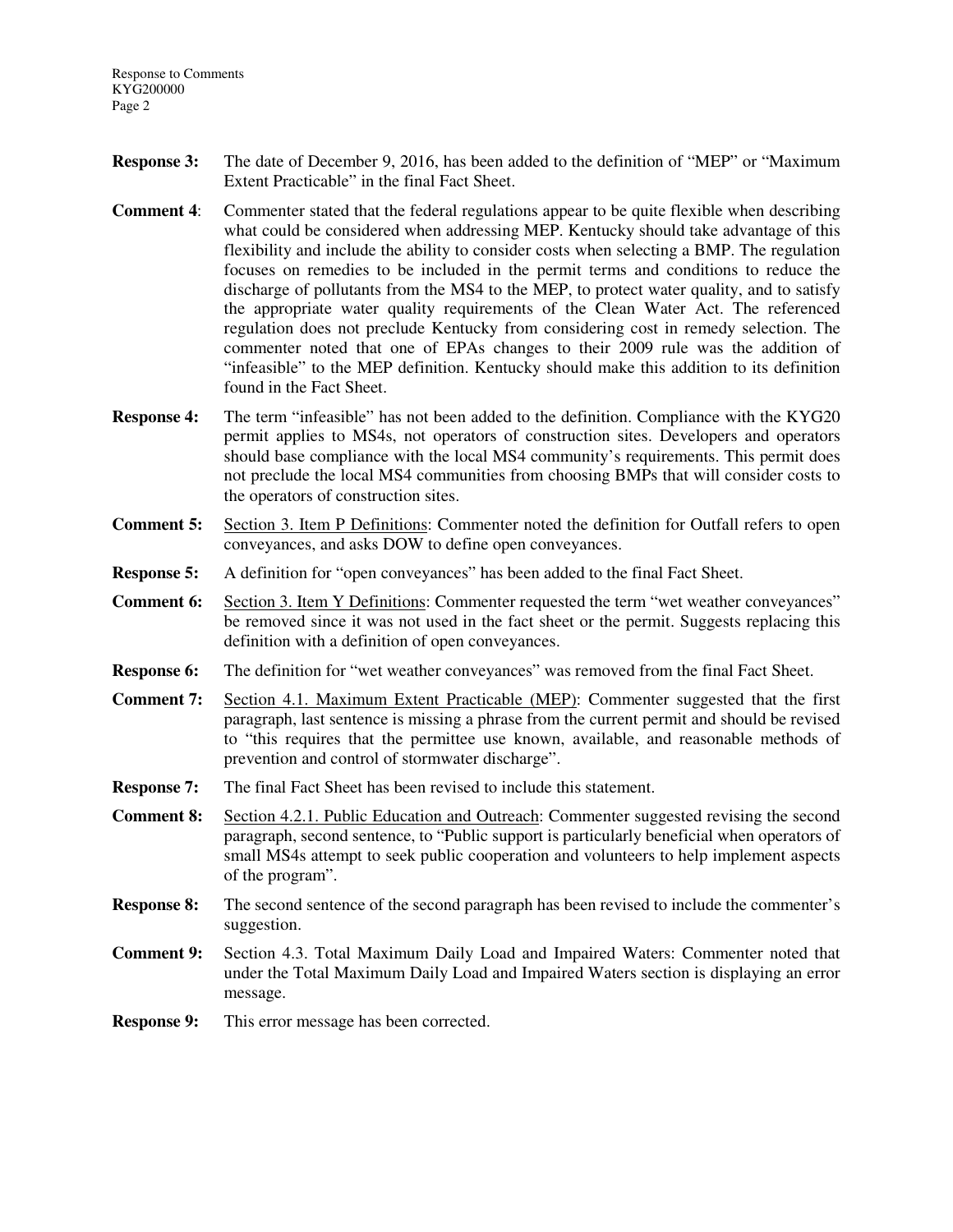### **PERMIT**

- **Comment 10:** Section 1.1.1. Exclusions: A commenter suggested that the first part of the sentence in item 3 should be revised to "Discharges of the pollutant(s) of concern from a small MS4…" stating this clarifies the focus is on the pollutant of concern and not any regulated pollutant.
- **Response 10:** The suggestion has not been accepted; the Division's intention is clearly stated as currently written.

**Comment 11:** Section 2.: Commenter suggested removing the following sentence "The discharges to waters of the Commonwealth shall not produce floating solids, visible foam or a visible sheen on the surface of the receiving water" or replace "shall not produce" with "shall minimize". Section 2.2 of the permit uses the phrase "effectively reduce pollutants (including floatables)", which is more appropriate for MS4 discharges than "shall not produce" and supports the MEP standard.

- **Response 11:** The final permit has been revised to "...shall minimize, such that receiving waters shall not be aesthetically or otherwise degraded by…".
- **Comment 12**: Section 2.2. Stormwater Quality Management Plan: The first sentence refers to 40 CFR 122.26(d) (2); commenter questioned if this is the correct reference to use in this section. It refers to "Application requirements for large and medium MS4 discharges."
- **Response 12**: The final permit has been revised to reference the correct federal regulation (40 CFR  $122.34(a)$ ).
- **Comment 13**: Section 2.2.1. Public Education and Outreach: Commenter requested returning the existing requirements that the permittee track and maintain records of public education and outreach activities and include a summary of this information in the annual report to the current permit.
- **Response 13:** The final permit has been revised to include the existing requirements that the permittee shall track and maintain records of public education and outreach activities and include a summary of this information in the annual report.
- **Comment 14:** Section 2.2.1. Public Education and Outreach: Commenter requested the references including Inter-local agreements with KYTC be returned to the final permit.
- **Response 14:** The final permit has been revised to include the references to Inter-local agreements with KYTC.
- **Comment 15:** Section 2.2.1. Item 1 Public Education and Outreach: Commenter suggested removing the last sentence, since it is repeated in Section 2.2.1. Item 2.
- **Response 15:** The sentence has been removed in the final permit.
- **Comment 16**: Section 2.2.2. Public Involvement/Participation: Commenter requested returning the existing requirements that the permittee track and maintain records of public involvement and participation activities and include a summary of this information in the annual report to the current permit.
- **Response 16:** The final permit has been revised to include the existing requirements that the permittee shall track and maintain records of public involvement and participation activities and include a summary of this information in the annual report.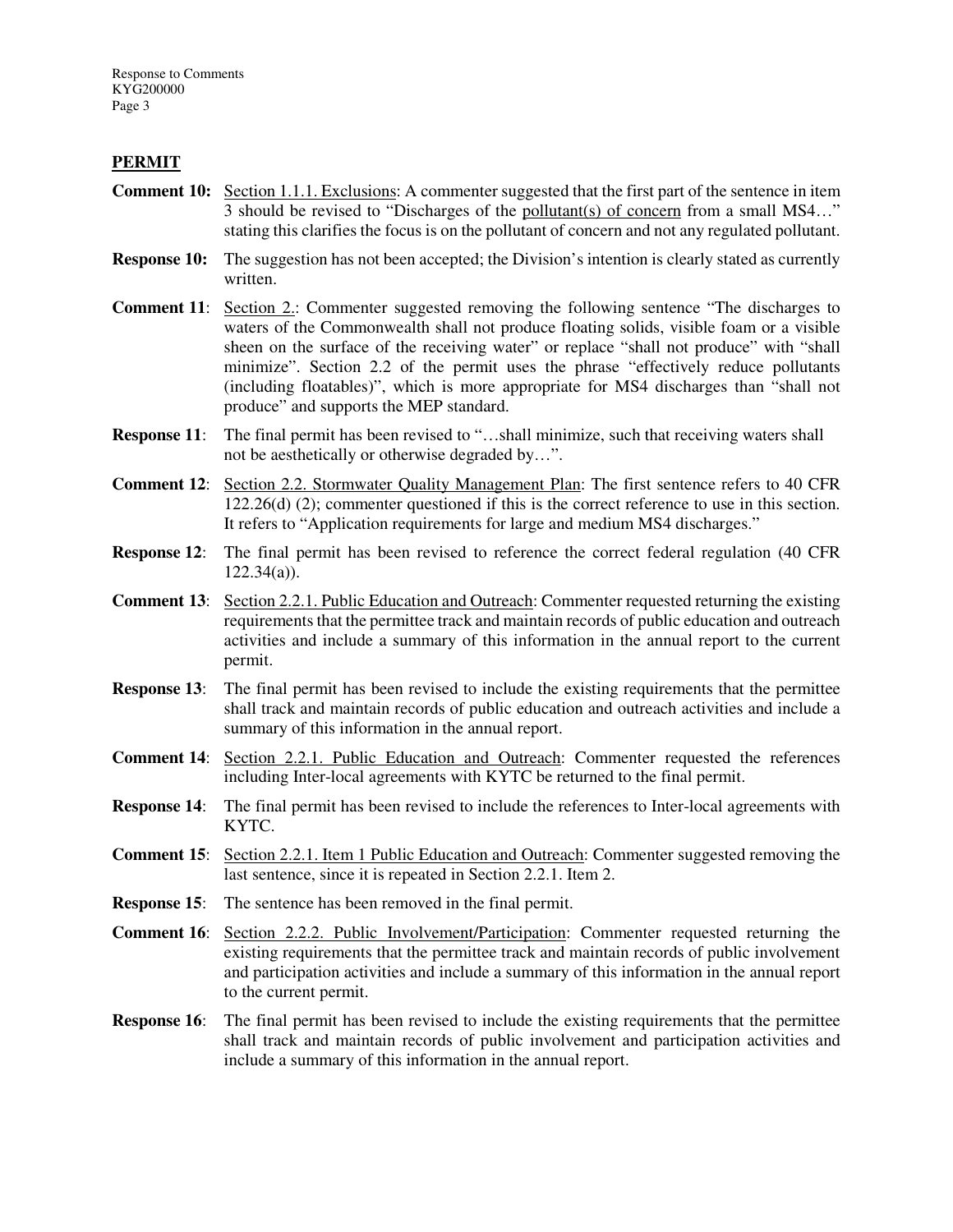- **Comment 17**: Section 2.2.3. Item 1 Illicit Discharge Detection and Elimination: Commenter questioned if the definitions referenced in 40 CFR 122.26 (b) (2) in the first sentence apply to small MS4s. If not, a commenter suggests removing or revising the reference.
- **Response 17:** The definitions referenced do apply to small MS4s, and have not been removed from the final permit.
- **Comment 18**: Section 2.2.3. Item 2. Illicit Discharge Detection and Elimination: Commenter suggested that during previous MS4 stakeholder meetings, the permittees requested and DOW agreed to provide a GIS layer with surface waters to be used in the mapping. Commenter requests that the permit incorporates language that would fulfill this request.
- **Response 18:** This GIS layer can be found at http://watermaps.ky.gov and is noted in the Guidance Manual.
- **Comment 19**: Section 2.2.3. Item 2. Illicit Discharge Detection and Elimination: Commenter suggested the map required by the MS4 permit, should only require post-construction water quality BMPs and private post-construction water quality BMPs approved by the MS4, and not post-construction water quality BMPs that have not been approved. Please revise appropriately.
- **Response 19:** The final permit has been revised to include this suggestion.
- **Comment 20**: Section 2.2.3. Item 3. Illicit Discharge Detection and Elimination: Commenter noted that in the draft permit current small MS4s have 180 days to develop and implement a written plan to address illicit discharges including illegal dumping. Commenter suggests that since the existing permit had already required such a program to be implemented and enforced, current MS4s do not need as much time to develop and implement such a plan. Commenter suggests reducing the timeframe to 60 or 90 days.
- **Response 20:** The Division agrees and has revised the timeframe for developing and implementing a written plan to address illicit discharges in the final permit to 90 days.
- **Comment 21**: Section 2.2.3. Item 3.e. Illicit Discharge Detection and Elimination: Commenter suggested including in the permit a minimum timeframe for investigation and removal of illicit discharges (i.e., 3 days).
- **Response 21:** Due to the general nature of the permit and to provide flexibility to the MS4s, the final permit has not been revised to specify minimum timeframes for investigation and removal of illicit discharges. However, the required written Illicit Discharge Detection and Elimination plan should delineate timeframes for investigation and removal of illicit discharges.
- **Comment 22**: Section 2.2.3. Item 3.g. Illicit Discharge Detection and Elimination: A commenter suggested the following sentence "technical assistance for elimination of the discharge" could result in liability issues for the MS4s and should be removed.
- **Response 22:** "Technical assistance for elimination of the discharge" has been removed from the final permit.
- **Comment 23**: Section 2.2.3. Item 7. Illicit Discharge Detection and Elimination: A commenter requested returning the existing requirements that the permittee track and maintain records of illicit discharge detection and elimination activities and include a summary of this information in the annual report to the current permit.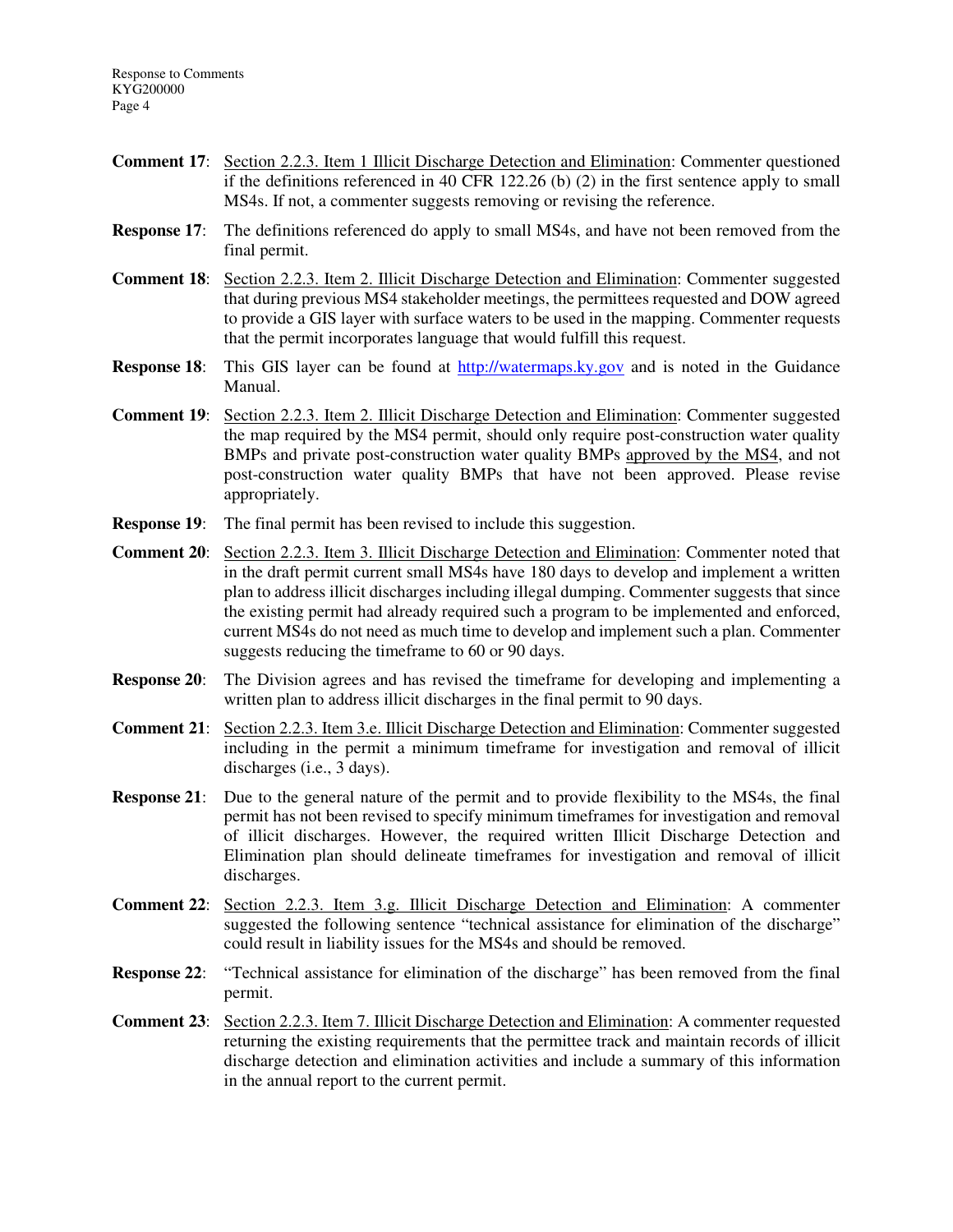- **Response 23:** The final permit has been revised to include the existing requirements that the permittee shall track and maintain records of illicit discharge detection and elimination activities and include a summary of this information in the annual report.
- **Comment 24**: Section 2.2.4. Item 2.b. Construction Site Stormwater Runoff Control: Under the construction section, the draft permit gave a "recommended level of effort for periodic inspections…all active sites monthly and all new sites within two (2) weeks after initiation of land disturbance." Rather than having this as a recommended level of effort, a commenter suggested it would be better to specify in the final permit a minimum inspection frequency.
- **Response 24:** Due to the general nature of the permit and to provide flexibility to the MS4s, the final permit was not revised to specify minimum inspection frequencies. Instead, the final permit requires the MS4 to develop procedures for periodic inspections of all known permitted construction sites to verify proper installation and maintenance of required erosion and sediment controls.
- **Comment 25**: Section 2.2.4. Item 3. Construction Site Stormwater Runoff Control: Commenter requested returning the existing requirements that the permittee track and maintain records of construction stormwater runoff control activities and include a summary of this information in the annual report to the current permit.
- **Response 25:** The final permit has been revised to include the existing requirements that the permittee shall track and maintain records of construction site stormwater runoff control activities and include a summary of this information in the annual report.
- **Comment 26**: Section 2.2.5. Item 1. Post-Construction Stormwater Management in New Development and Redevelopment: In the draft permit, this section gave existing MS4s 180 days to complete the post-construction requirements. Commenter noted that most of these requirements were already included in the existing permits, so MS4s should already be implementing them and do not need an additional 180 days. Commenter suggested DOW should consider shortening the timeframe or require the permittee to "continue" with its existing requirements.
- **Response 26:** The Division agrees and the term "continue" has been added to the final permit.
- **Comment 27**: Section 2.2.5. Item 1.b. Post-Construction Stormwater Management in New Development and Redevelopment: Commenter stated to be consistent with the current permit and Section 5.1. of the draft Fact Sheet, the locally-based stormwater runoff standard language should be revised as follows, "The standard should be based, at a minimum, on an analysis of precipitation records to determine the equivalent surface depth of runoff (e.g. 0.75 inches) produced from an 80<sup>th</sup> percentile precipitation event."
- **Response 27:** This language has been revised in the final permit to include the aforementioned statement.
- **Comment 28**: Commenter stated that "KDOW ignores current EPA policy and a court decision by requiring post-construction control that "…shall include an on-site stormwater runoff quality treatment standard". The commenter also stated that what should be included is language from EPA's Preamble to their 2016 Rule that permit requirements may be expressed in narrative form as long as they are clear, specific, and measurable and numeric standards are not necessary. Commenter suggested Kentucky should abandon this concept because it is more stringent that the federal requirements and would require the development community and small local governments to bear additional costs that are not necessary.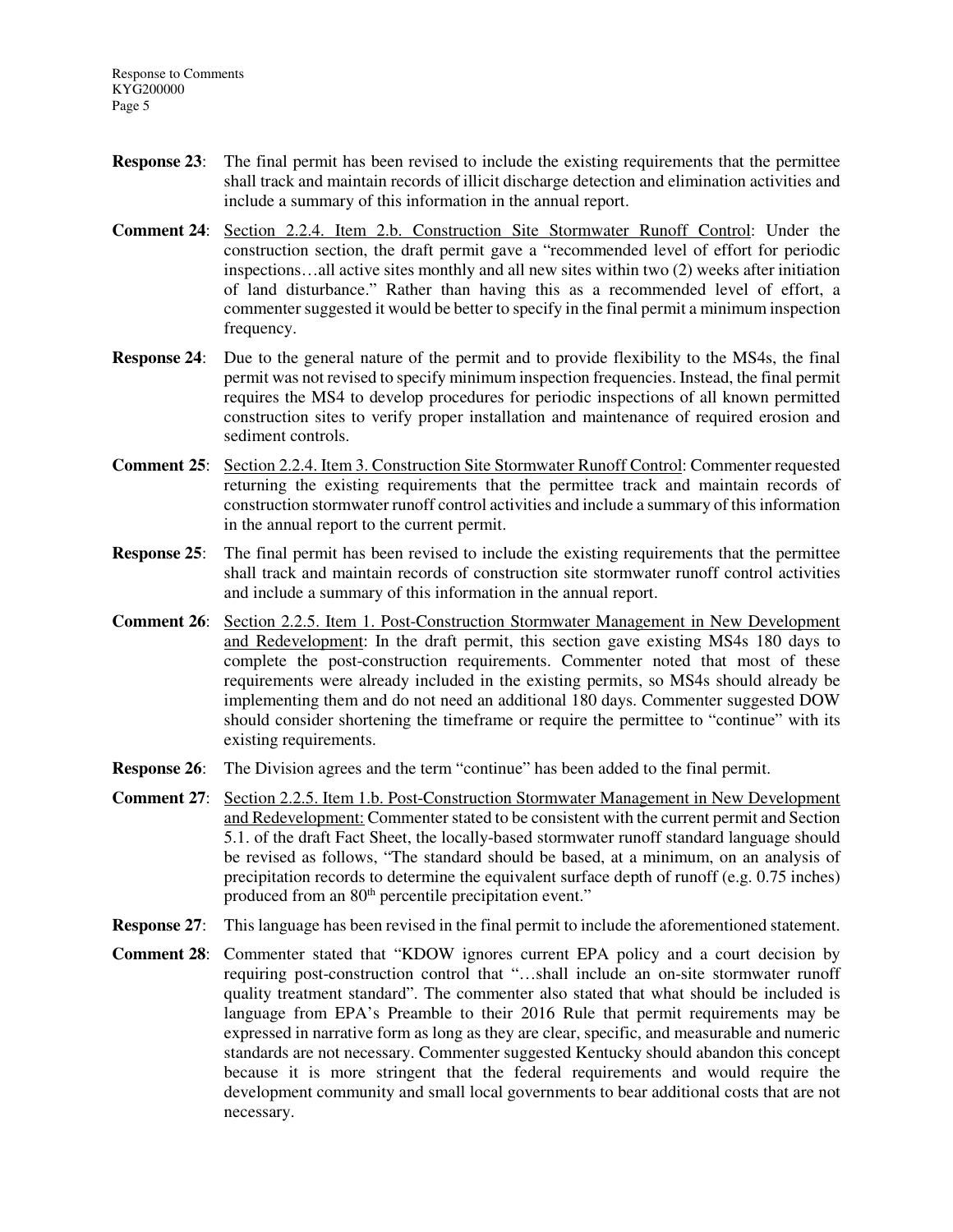- **Response 28**: Lack of the commenter's citation directing the Division to a specific court decision notwithstanding, 40 CFR  $134(b)(5)(i)$  states "The permit must identify the minimum elements and require the development, implementation, and enforcement of a program to address stormwater runoff from new development and redevelopment projects that disturb greater than or equal to one acre, including projects less than one acre that are part of a larger common plan of development or sale, that discharge into the small MS4. The permit must ensure that controls are in place that would prevent or minimize water quality impacts." The on-site stormwater runoff water quality treatment standard developed by the Division along with MS4 stakeholder input has been in the Phase II MS4 permit since 2010 and has not been removed from the final permit as it is considered the Division's interpretation of MEP for this requirement.
- **Comment 29**: Section 2.2.5. Item 1.b. Post-Construction Stormwater Management in New Development and Redevelopment: Commenter noted that DOW removed some examples of and conditions of post-construction stormwater management from the existing permit, stating that Section 2.2.5. Item 1. deletes previous language that the "proposed local standard will require, in combination or alone, management measures that are designed, built and maintained to treat, filter, flocculate, infiltrate, screen, evapotranspire, harvest and reuse stormwater runoff, or otherwise manage the stormwater runoff quality." Commenter suggests reinstating these green infrastructure examples, considering what current research and studies tells us about the benefits of retention-based practices.
- **Response 29:** The suggested language has been added to the final permit.
- **Comment 30:** Section 2.2.5. Item 1.b. Post-Construction Stormwater Management in New Development and Redevelopment: Commenter asserted that the concepts of off-site mitigation or payment-in-lieu fees based on flow is equivalent to administrative blackmail for small cities because "there is no federal requirement or common-sense reason to include this misguided concept in the permit."
- **Response 30**: As stated in the permit, off-site mitigation and payment-in-lieu fees are **options** that the community **may adopt** to allow flexibility for the developers if they cannot meet the required water quality standard. These options are not requirements of the permit, and are intended to allow flexibility to the MS4 and the developers. This language remains unchanged in the final permit.
- **Comment 31**: Section 2.2.5. Item 2. Post-Construction Stormwater Management in New Development and Redevelopment: A commenter requested that the requirement for MS4 permittees to review and evaluate municipal policies related to building codes, or other regulations, with a goal of identifying regulatory and policy impediments to the installation of green infrastructure within twelve (12) months of the effective date of the permit be specified as a requirement for newly designated MS4s. This is requested due to Item 7b. in this section provides the requirement for existing MS4s to provide annual updates in the Annual Report.
- **Response 31:** The requirement to review and evaluate municipal policies related to building codes, or other local regulations, with a goal of identifying regulatory and policy has been revised to be a requirement for the newly-designated MS4 permittees and not existing MS4s. Newlydesignated facilities have been defined as those receiving general permit coverage after March 31, 2015.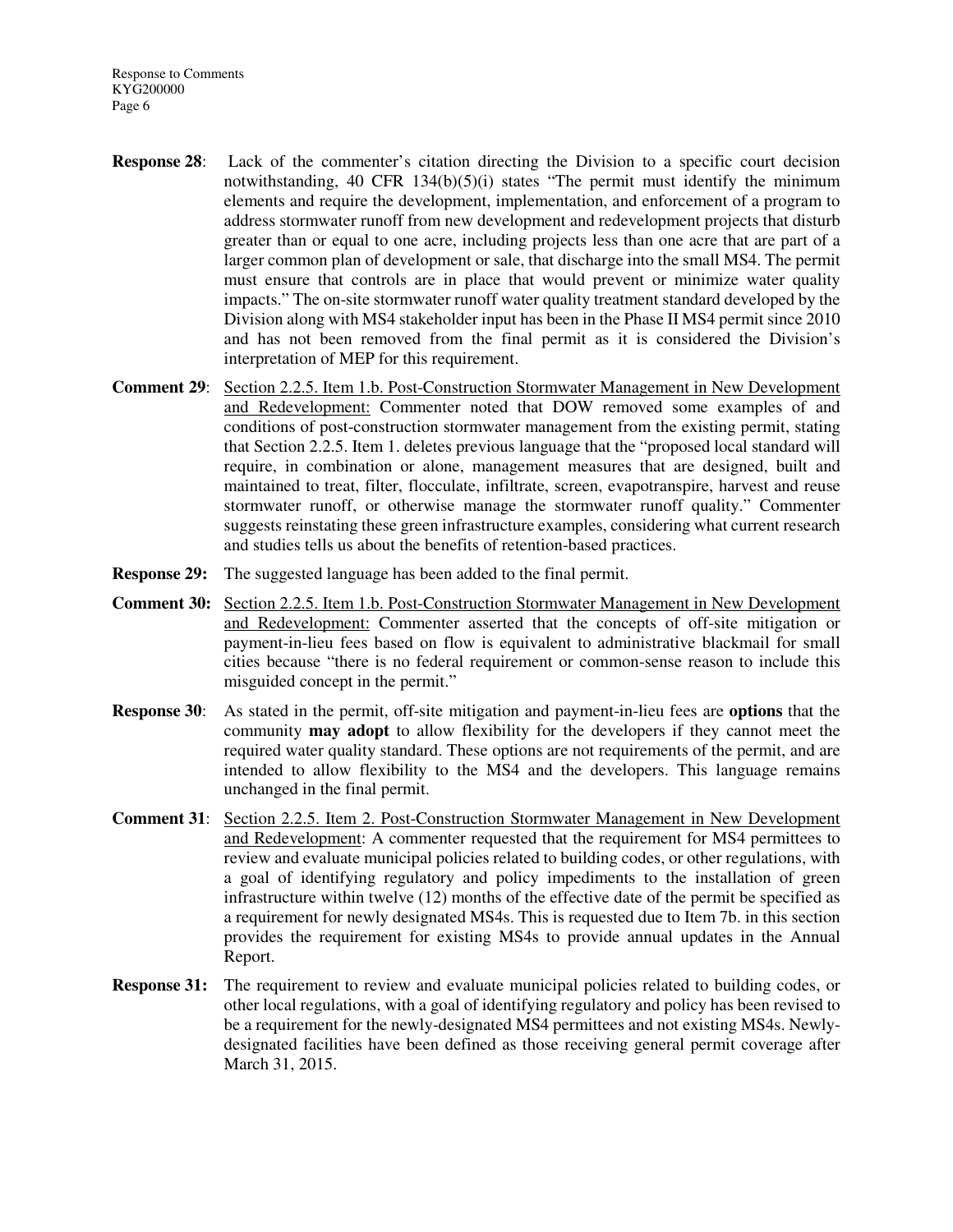- **Comment 32:** Section 2.2.5. Item 4. Post-Construction Stormwater Management in New Development and Redevelopment: A commenter noted that the draft permit required property owners of all new development and redevelopment projects to establish and enter into long-term maintenance practices. DOW should leave the methodology to maintain BMPs to the local government and their constituents.
- **Response 32:** The requirement ensures long-term operation and maintenance required by 40 CFR  $122.34(b)(5)(ii)(C)$  is met but does not specify the contents of the maintenance agreement. The final permit was not revised.
- **Comment 33:** Section 2.2.5. Item 8. Post-Construction Stormwater Management in New Development and Redevelopment: A commenter requested returning the existing requirements that the permittee track and maintain records of post-construction stormwater management in new development and redevelopment activities and include a summary of this information in the annual report to the current permit.
- **Response 33:** The final permit has been revised to include the existing requirements that the permittee track and maintain records of post-construction stormwater management in new development and redevelopment activities and include a summary of this information in the annual report.
- **Comment 34:** Section 2.2.6. Item 4. Pollution Prevention/Good Housekeeping for Municipal Operations: A commenter requests returning the existing requirements that the permittee track and maintain records of pollution prevention and good housekeeping activities and include a summary of this information in the annual report to the current permit.
- **Response 34:** The final permit has been revised to include the existing requirements that the permittee shall track and maintain records of pollution prevention and good housekeeping activities and include a summary of this information in the annual report.
- **Comment 35:** Section 2.4. Total Maximum Daily Loads and Impaired Waters: A commenter noted that the draft permit removed two components of TMDL implementation. Namely, the draft permit did not include an explicit evaluation of TMDL allocation, nor did it require monitoring of BMP performance to assess BMP effectiveness and progress made toward any applicable WLA. For stormwater discharges to waters with TMDLs, EPA has guidance which explains that permits should include requirements for adaptive management if initial implementation plans are not demonstrating adequate progress towards achieving the WLA. An evaluation or assessment component helps determine whether, or what level of, water quality improvements are being made so that an MS4 can make further refinements to implementing its TMDL WLA. As such, DOW should revisit whether to reinstate the TMDL implementation requirements in the final permit.
- **Response 35:** The final permit was revised to include language concerning TMDL implementation for the MS4s.
- **Comment 36:** Section 2.4. Total Maximum Daily Loads and Impaired Waters: A commenter noted the paragraph concerning impaired waterbodies that lack a TMDL where the permittee was required to evaluate its BMPs in the SWQMP with respect to any new or expanded MS4 discharges for pollutants of concern to ensure effectiveness of post-construction control requirements to achieve the MEP standard has been removed. Commenter suggested adding this requirement to the final permit.
- **Response 36:** The language concerning impaired waterbodies without a TMDL have been included in the finalpermit.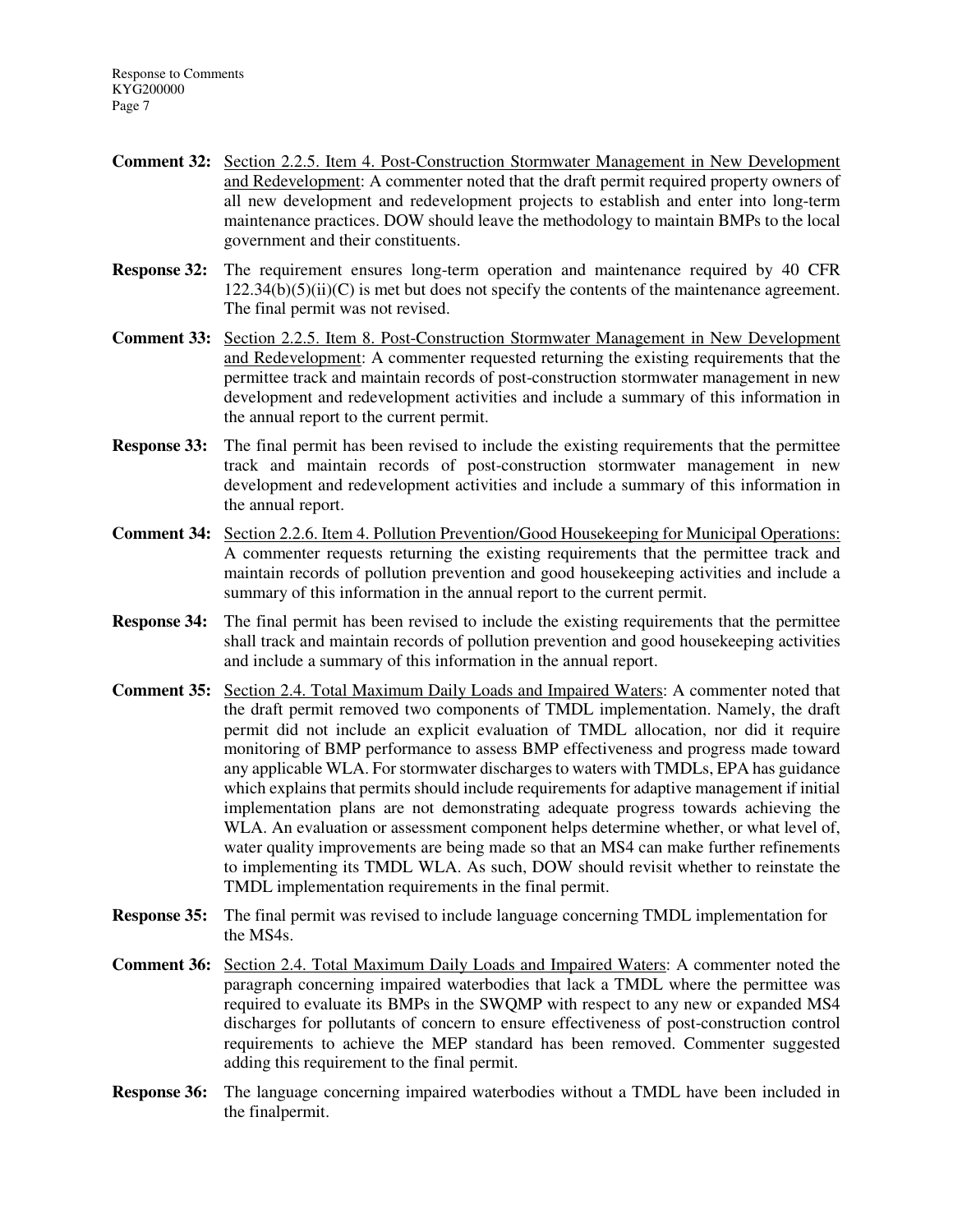- **Comment 37:** Section 2.5. Item 4 Implementation of a small MS4 Program Monitoring Plan: Commenter suggested the permit should specify the inspection checklist for visual monitoring of the outfalls is for major outfalls.
- **Response 37:** The suggested addition has been included in the final permit.
- **Comment 38:** Section 2.5. Implementation of a small MS4 Program Monitoring Plan: Commenter noted the section specifies the minimum elements required of a small MS4 monitoring program. Although the permit specifies visual monitoring, many of the examples from the existing permit on an "effective MS4 program monitoring plan" were not included in the draft permit. Commenter suggested adding the examples back in to the final permit, or at least into the SWQMP Preparation Guidance.
- **Response 38:** The monitoring program language suggested was added to the MS4 SWQMP Preparation Guidance.
- **Comment 39:** Commenter suggested DOW consider adding a requirement for the permittee to develop Enforcement Response Procedures.
- **Response 39:** A majority of the MS4s include Enforcement Response Procedures in their adopted ordinances. The final permit was not revised.

### **GUIDANCE DOCUMENT**

- **Comment 40:** A commenter noted that the document regularly uses the word "should" throughout the Guidance Document. To avoid any confusion, the commenter requests the word "may" should be substituted for "should". The use of this term allows the document users to use their own judgement when implementing information contained in this document. In addition to this request, the commenter strongly urges KDOW to include a disclaimer within the MS4 Guidance document that the Guidance Document will not impose any new legal obligations on MS4 operators.
- **Response 40:** The MS4 SWQMP Guidance Document has been revised to replace "should" with "may" where appropriate. Also, a disclaimer has been added to the SWQMP Guidance to state that this document is guidance and is not legally binding.

 Any person aggrieved by the issuance of a permit final decision may demand a hearing pursuant to KRS 224.10-420(2) within thirty (30) days from the date of the issuance of this letter. Any demand for a hearing on the permit shall be filed in accordance with the procedures specified in KRS 224.10-420, 224.10- 440, 224.10-470, and the regulations promulgated thereto. The request for hearing should be submitted in writing to the Energy and Environment Cabinet, Office of Administrative Hearings, 35-36 Fountain Place, Frankfort, Kentucky 40601 and the Commonwealth of Kentucky, Energy and Environment Cabinet, Division of Water, 300 Sower Blvd, Frankfort, Kentucky 40601. For your record keeping purposes, it is recommended that these requests be sent by certified mail. The written request must conform to the appropriate statutes referenced above.

 If you have any questions regarding these responses, please contact the Surface Water Permits Branch at (502) 564-3410 or  $\frac{\text{SWPBS} \cdot \text{yport@ky.gov}}{\text{SWPBS} \cdot \text{key}}$ .